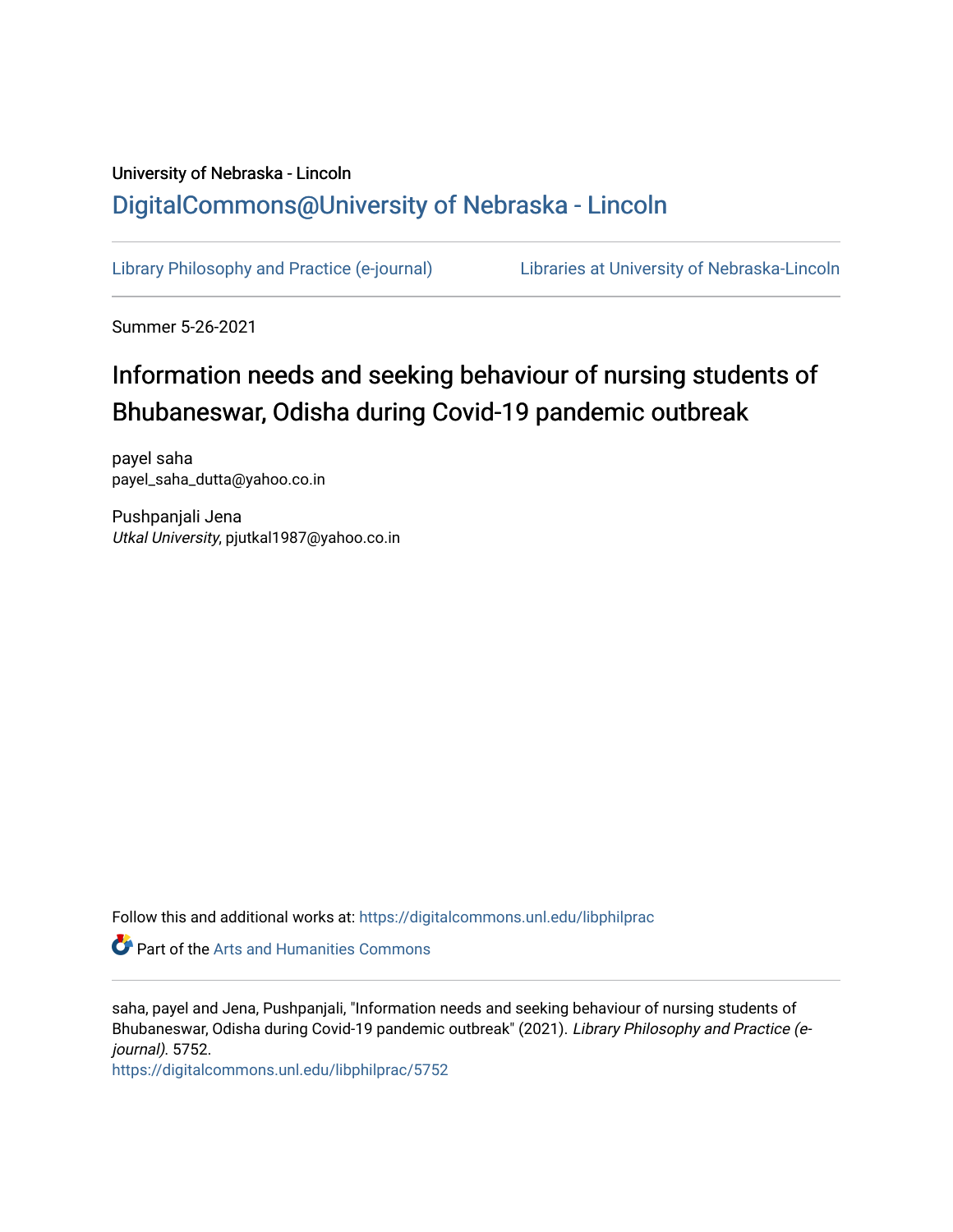### **Information needs and seeking behaviour of nursing students of Bhubaneswar, Odisha during Covid-19 pandemic outbreak**

Payel Saha, Library Assistant, KIIT Deemed to be University, Bhubaneswar, Odisha,

[E-mail -sahaduttapayel@gmail.com](mailto:E-mail%20-sahaduttapayel@gmail.com)

Pushpanjali Jena,Professor,Utkal University,Bhubaneswar,Odisha

[E-mail-pjutkal1987@yahoo.co.in](mailto:E-mail-pjutkal1987@yahoo.co.in)

#### **Abstract**

In December, the outbreak of a new Corona virus disease called as Covid-19 in China triggered the infection and deaths of many including medical personnel. The disease is extremely infectious since in extreme cases it can be fatal and there are no specific medications. Being the front line workers this poses a huge risk to the lives and welfare of nurses and has a significant effect on their emotional reactions and coping with strategies. This study would also explore emotional reactions and coping with styles for nursing students. A famous parameter that motivated people to practice protective behaviour either directly or indirectly was Covid-19 data searching across the four forms of digital media. This is a study based on survey of 24 nursing institutions. In order to curb its spread, timely access to quality healthcare information during an outbreak plays an important role. The outcome revealed that women showed more serious fear and anxiety than men. The purpose of this study was to analyse the criteria of information needs and seeking behaviour of nursing students in Bhubaneswar during the pandemic outbreak of Covid-19. For data collection,a pretested questionnaire was used. The result shows that students are strongly eager to know about information on causes of covid-19 virus; social media and internet are two main sources of information, most of the students seek information to help someone who was looking for information and the commonly barrier of information is lack of time.

### **Keywords**

Corona virus, Information Needs, COVID-19, Information Seeking Behaviour, India.

### **Introduction**

Information is the key facet of human life. Information is needed to manage every aspect of life such as management of food, health, education and agriculture etc. Acquiring information through various methods is the primary step of human life. Information is acquired either through direct observation or by using different methods such as different information sources, channels, etc. Information seeking behaviour is a process of study which emphasizes on user's needs of information, different desires to acquire knowledge i.e. his attitude and behaviour. In the present context, the prevalent situation of Covid-19 has become a pandemic issue. It has triggered the society to acquire more information and guidelines to save the human society. In connection to this, the present study has been emphasized on knowing the eagerness of the students of nursing about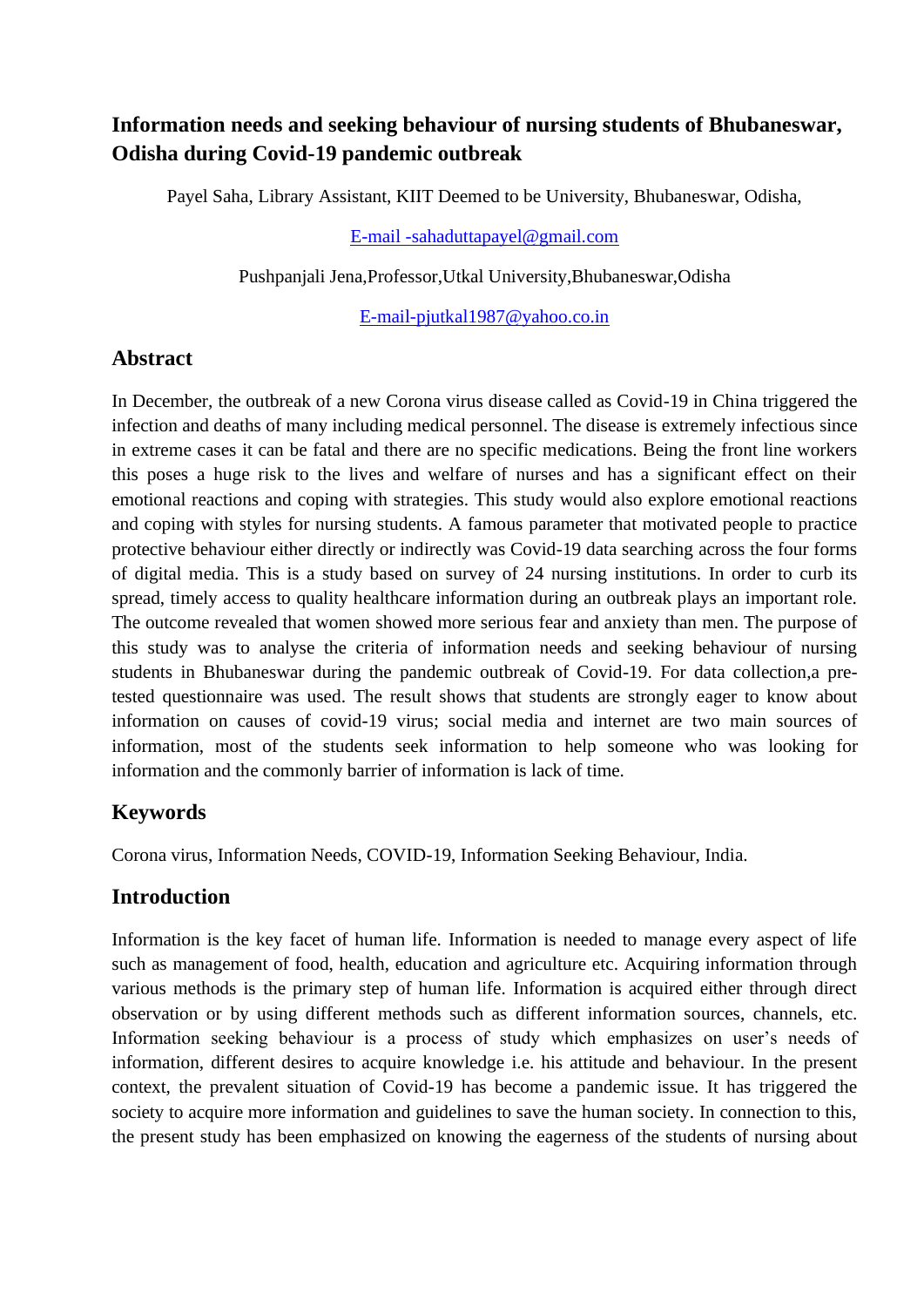the reason behind Covid-19, to know their dependence on different sources, their purpose of seeking information on Covid-19 and the barriers in collecting direct filtered information.

#### **Review of related literature**

**Qian & Gui(2020)** conducted a study and the title of the study was "Identifying health information needs of senior online communities users: a text mining approach". The main purpose of the study was to identify the health information needs of senior online community users. The result shows that the users are divided into four parts, coping with aging, dietary nutrition, physical exercise and mental health. They are only concern about the physical health issues. **Ayinde, Keriafe & Abduldayan (2020)** conducted a study about "Information needs and sources of electorates in Nigeria". The main purpose of the study was to examine the information needs and sources of electorates in Nigeria and identify challenges electorates faced when obtaining electoral information and news. The result shows that WhatsApp, Face book and friends were sources electorates used most in obtaining election-related news and information. **Olaimat,Aolymat,Shahbaz & Holley(2020)** conducted a study about "Knowledge and information sources about Covid-19 among university students in Jardan:A cross sectional study". The main purpose of the study was to assess student knowledge about COVID-19 at different Jordanian universities and determine where they sourced their information. The result shows that the majority of students used the internet, social media and mass media as sources of information about COVID-19. **Ali & Bhatti (2020)** conducted a study about "COVID-19 (Corona virus) Pandemic: Information Sources Channels for the Public Health Awareness".The main purpose of the study was to highlight the important information sources of the Public Health awareness used by the library and information sources in this Pandemic situation. The result shows that the public health awareness is key to minimize causalities, and librarian and information professional can play a vital role to disseminate the information with health care workers, society, and communities. **Owolabi, Ikonne & Ojo (2021)** conducted a study about "Influence of Information Behaviour on Substance Use of Undergraduates in Universities in Ogun State, Nigeria". The main purpose of the study was to examine the influence of information behaviour on substance use among undergraduates in Ogun State, Nigeria. The result shows that provision of affordable rehabilitation facilities in all university campus by Government, Philanthropist, and religious body. **Kusuma, Asmiyanto & Rahmi (2021)** conducted a study about "Understanding Information-Seeking Behaviour of Undergraduate Extension Program Students in Faculty of Administrative Science, Universities Indonesia. The main purpose of the study was information-seeking behaviour in meeting information needs, especially in the undergraduate extension program students in the Faculty of Administrative Science, Universities Indonesia, and a quantitative approach with the descriptive analysis used in this research. The result shows that the information needs of students related to their role as students were to increase knowledge and final project references. **Brown, Barry &Todd (2020)**  conducted a study about "Barriers to academic help-seeking: the relationship with gender –typed attitudes". The main purpose of the study was to find out 162 students at six UK universities completed the help seeking scales and the traditional gender script questionnaire. The result shows that reluctance to seek help was predicted by higher scores on the masculine gender script subscale mastery and control of feelings for both male and female students. **Velasco, Cruz, Billings (2020)**  conducted a study about "What are the barriers, facilitators and interventions targeting help-seeking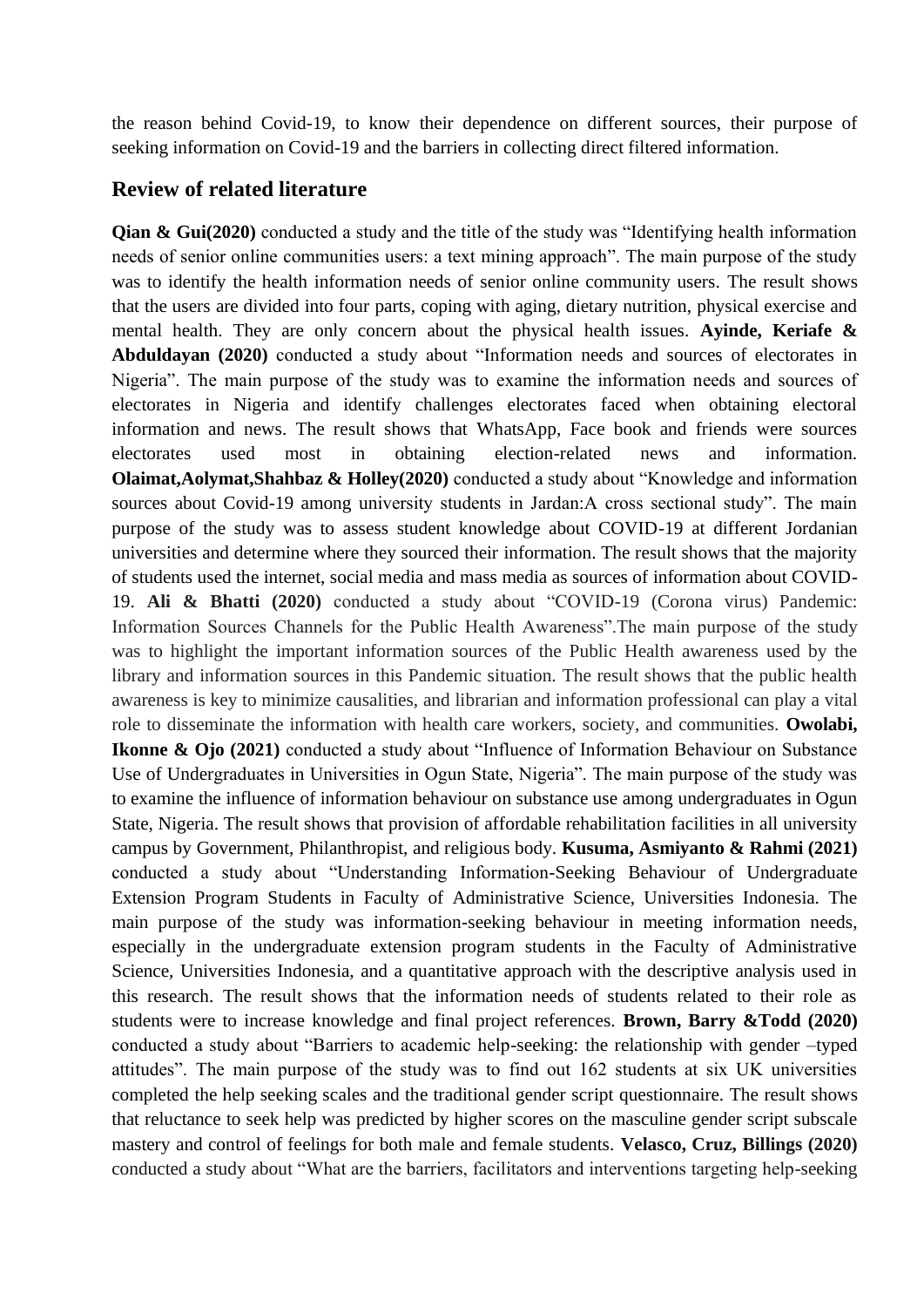behaviours for common mental health problems in adolescents? A systematic review". The main purpose of the study was a better understanding of the help-seeking in this population is needed to overcome this gap. The result shows that consistency of findings, improving the development of help-seeking interventions and ensuring timely access to mental health treatments.

### **Objectives**

Research objectives are very important for any study. There are some main objectives for this study which are given below:

- 1. To find out COVID 19 information needs of nursing students;
- 2. To highlight the sources of COVID 19 information available to nursing students;
- 3. To find out the purpose of seeking information during COVID 19 outbreak;
- 4. To find out the barriers of information during COVID 19;

### **Hypotheses**

Hypothesis is the main instrument of research. The main function of hypothesis is to find new experiments and observations. It helps the researchers in proceeding and finding solution to the problems. It is necessary to make guesses about the sample population; it may be or may not be true. This is a study of information needs and seeking behaviour of nursing students of Bhubaneswar, Odisha. For the study the following hypothesis are formulated for systematic and scientific progress of the study:

- 1. Information on covid-19 is likely to be vital need of the hour of Nurses.
- 2. Nurses are most likely to be aware the different sources of information.

### **Scope of the study**

The study is about the nursing students. The study attempt to find out the information needs and using habit of nursing students on Covid-19 pandemic. The scope of the study about the information needs and seeking behaviours of nursing students, their information searching technique etc. The questionnaire has been distributed in 24 institutes among 500 students and 347 responded. The scope of the study limited to the nursing students of Bhubaneswar, Odisha.

### **Methodology of the study**

Methodology is the procedure of data collection. This study is based on survey method. For this study random sampling method was applied. For collection of data a structured questionnaire was distributed among the nursing students. After collection of the data, the parts of the data have been analysed by applying different statistical tools and techniques.

Desired sample size,  $r = \frac{N}{1 + Ne^2}$  (Slovin's Formula)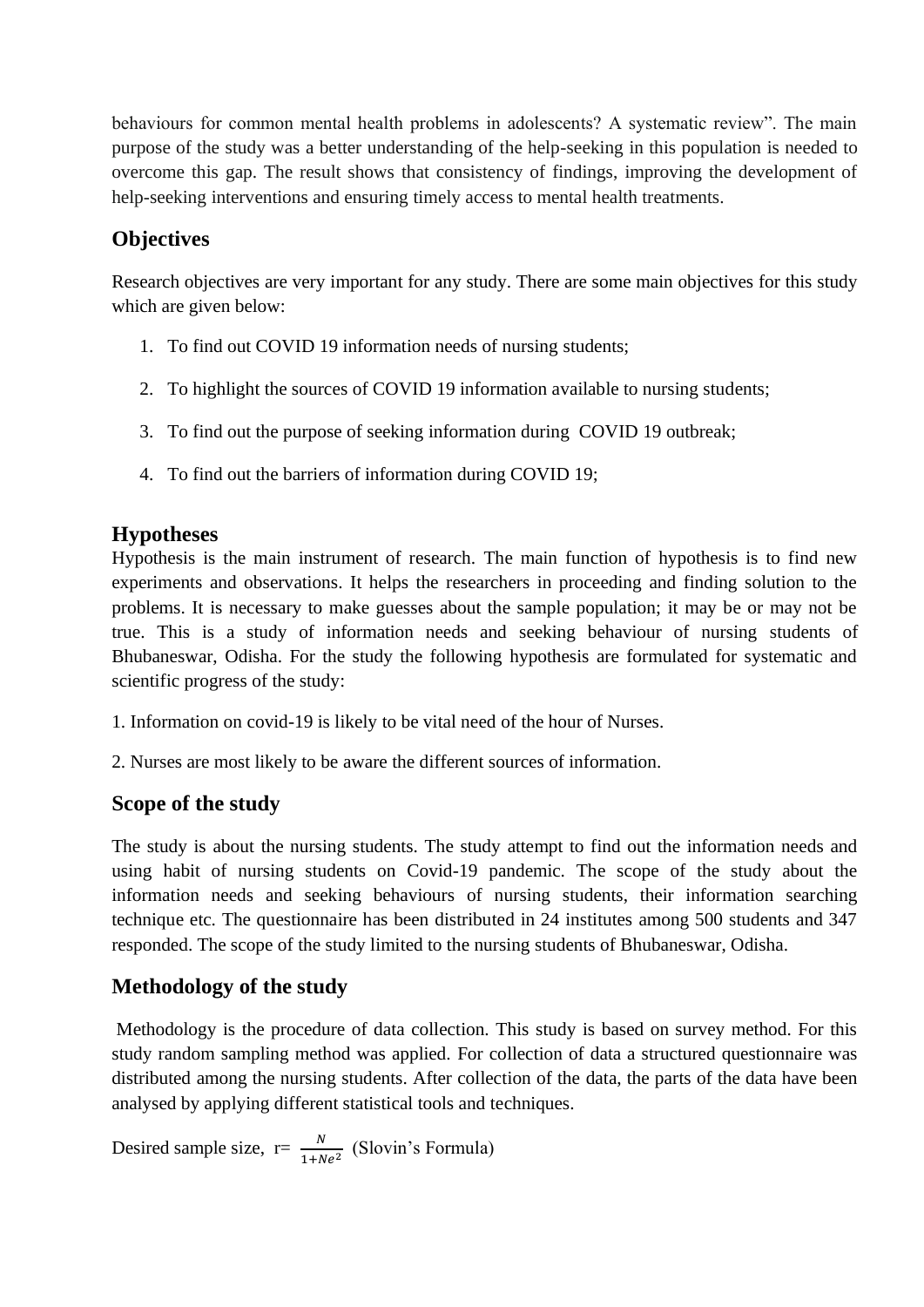$N = Total population = 1480$ 

 $e =$ Margin of error at 0.05 level = 0.05

$$
r = \frac{1480}{1 + 1480(0.05^2)} = 314.89 \approx 315
$$

So, questionnaires are distributed at random for more than 315 so as to get response which shall be equal or more than 315, not less than it. This is aimed at getting dependable result from the analysis of data with optimal use of time and resources.

This table shows the total number of students, distributed questionnaire and collected responses.

**Table -1: List of institutions and distributed questionnaires and responses**

| sl no          | Name of the<br>institutes           | No of students | Questionnaire<br>distributed | <b>Responses</b> |
|----------------|-------------------------------------|----------------|------------------------------|------------------|
|                |                                     |                | 35                           | 30               |
|                | Neelachal institute                 |                |                              |                  |
| $\mathbf{1}$   | of medical sciences                 | 60             | 60                           | 53               |
|                | Hi-tech college of                  |                |                              |                  |
| $\mathfrak{2}$ | nursing                             | 129            |                              |                  |
|                |                                     |                | 40                           | 31               |
|                | Manjari devi                        |                |                              |                  |
| 3              | college of nursing                  | 125            |                              |                  |
|                | Lord jagannath                      |                | 20                           | 14               |
|                | missions's college<br>and school of |                |                              |                  |
| $\overline{4}$ | nursing                             | 80             |                              |                  |
|                | Vivekananda school                  |                | 10                           | 5                |
|                | of social work and                  |                |                              |                  |
| 5              | social science                      | 10             |                              |                  |
|                |                                     |                | 40                           | 31               |
|                |                                     |                |                              |                  |
| 6              | Sum nursing college                 | 160            |                              |                  |
|                |                                     |                | 15                           | 10               |
| 7              | Sri mahavir                         | 40             |                              |                  |
|                | school of nursing                   |                | 15                           | 10               |
|                | Driems school of                    |                |                              |                  |
| 8              | nursing                             | 80             |                              |                  |
|                |                                     |                | 10                           | 6                |
|                | Netaji school of                    |                |                              |                  |
| 9              | nursing                             | 20             |                              |                  |
|                | Mothers nursing                     |                | 8                            | $\overline{4}$   |
| 10             | school                              | 40             |                              |                  |
|                | Ma Annapurna                        |                | 10                           | $\tau$           |
| 11             | school of nursing                   | 30             |                              |                  |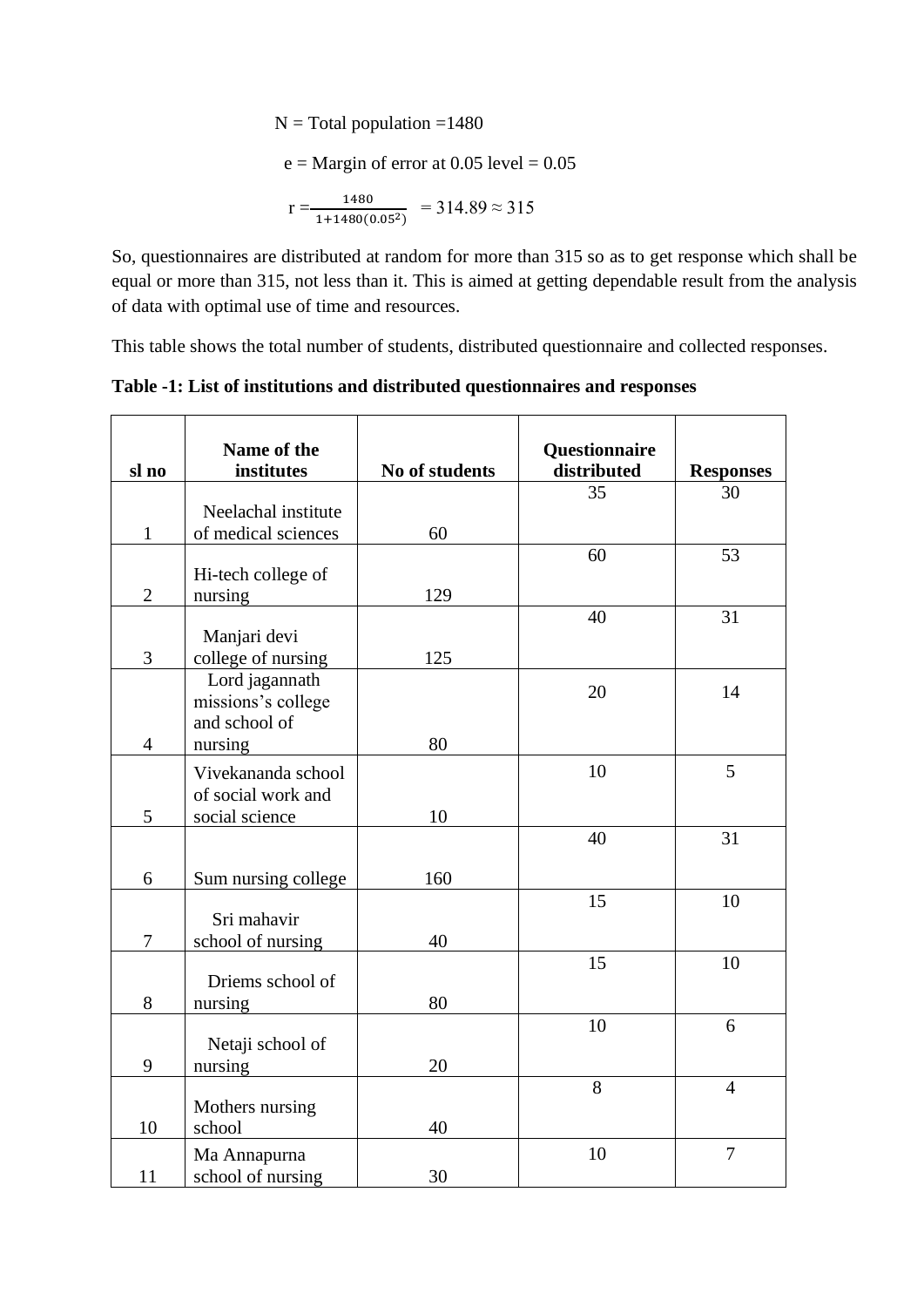|    | Kalinga nursing                       |      | 15  | 10  |
|----|---------------------------------------|------|-----|-----|
| 12 | school                                | 60   |     |     |
|    |                                       |      | 10  | 6   |
|    | Gitanjali school of                   |      |     |     |
| 13 | nursing<br>Biswanath institute        | 30   |     |     |
|    | of medical                            |      | 10  | 8   |
| 14 | technology                            | 20   |     |     |
|    |                                       |      | 25  | 13  |
|    | Bhubaneswar school                    |      |     |     |
| 15 | of nursing                            | 80   |     |     |
|    |                                       |      | 15  | 10  |
| 16 | Anjali school of                      | 40   |     |     |
|    | nursing studies<br>Sai saburi nursing |      | 10  | 6   |
|    | health science                        |      |     |     |
| 17 | college                               | 20   |     |     |
|    |                                       |      | 15  | 10  |
|    | Amri college of                       |      |     |     |
| 18 | nursing                               | 50   |     |     |
|    | All india institute                   |      | 20  | 10  |
|    | of medical sciences                   |      |     |     |
| 19 | college and nursing                   | 60   |     |     |
|    | Kalinga institute of                  |      | 50  | 32  |
| 20 | nursing science                       | 166  |     |     |
|    | Bhava institute of                    |      | 15  | 9   |
|    | medical science and                   |      |     |     |
| 21 | research                              | 40   |     |     |
|    |                                       |      | 15  | 11  |
|    | Capital academy of                    |      |     |     |
| 22 | nursing                               | 50   |     |     |
|    | General nursing and                   |      | 12  | 9   |
|    | midwifery training                    |      |     |     |
| 23 | school                                | 20   |     |     |
|    |                                       |      | 25  | 12  |
| 24 | Prativa devi school                   | 70   |     |     |
|    | of nursing<br>Total                   | 1480 | 500 | 347 |
|    |                                       |      |     |     |

There are 24 institutions under this study. Questionnaires were distributed among students of the following twenty four institutions. From these institutions there are 1480 students. Total 500 questionnaires were distributed at random and 347 responded. The data so obtained through questionnaire have been analysed.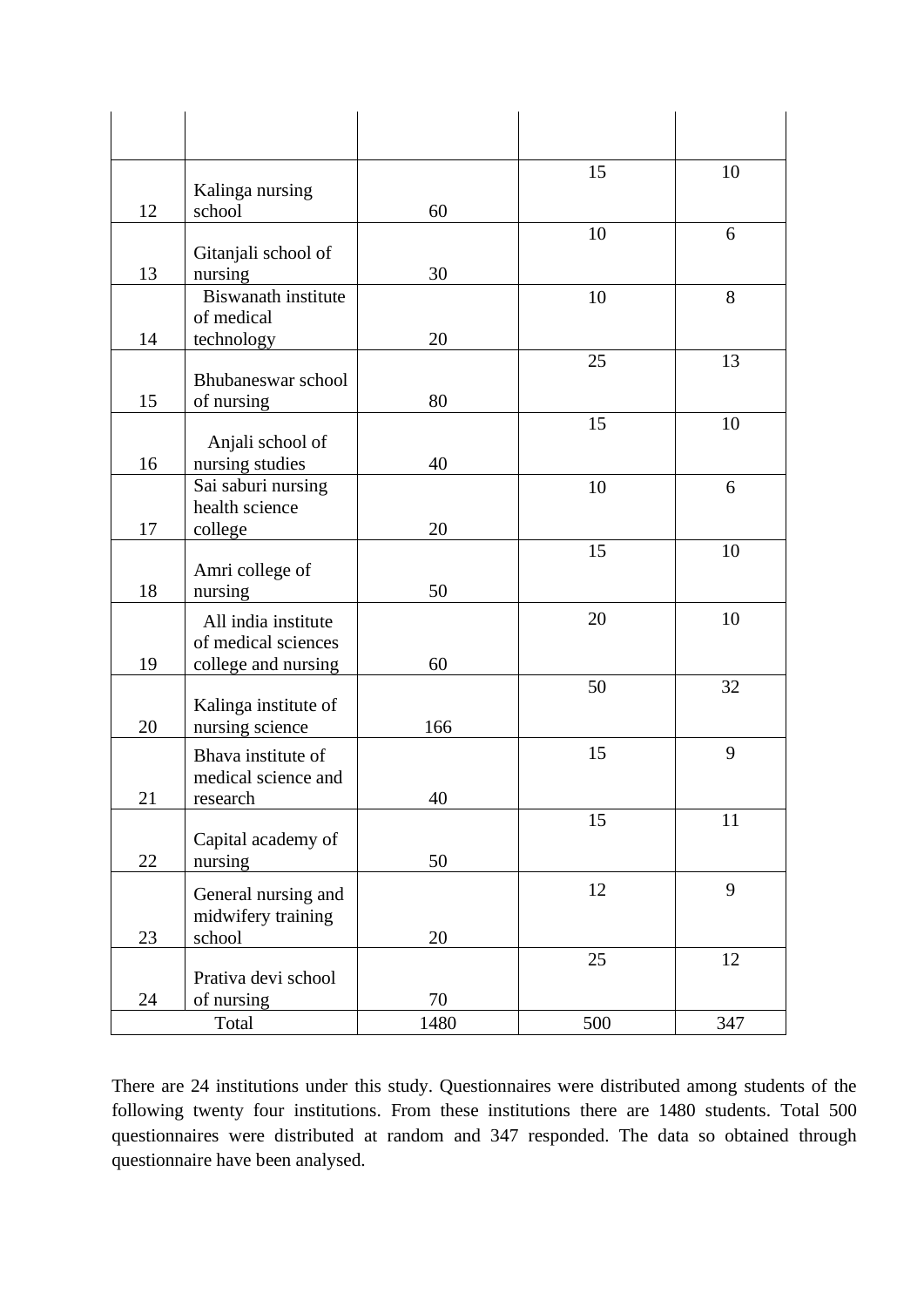#### **Analysis of data**

| Questionnaire distributed | <b>Questionnaire responded</b> | % of response |
|---------------------------|--------------------------------|---------------|
| 500                       | 347                            | 69.40%        |

#### **Table-2: Questionnaire distributed and responded**

The response is 69.40%, since the population is finite, the minimum respondent need to be 315 for minimising error (within 5% margin of error) as per the Slovir's formulae. However smaller numbers, optimal number of respondents are desirable for case of analysis, saving of time and energy.

### **Demographic description**

The questionnaire was distributed among 500 students, but 347 students responded. From the analysis contained table-3, it is found that the females are more than the male. There are 83.17 percentage of female and 26.98 percentage of male.

**N=347**

#### **Table-3: Demographic analysis of the respondents**

|                | <b>Gender</b> |                   |                    |  |  |  |  |  |
|----------------|---------------|-------------------|--------------------|--|--|--|--|--|
| sl no          | <b>Gender</b> | Frequency (N=347) | <b>Percentages</b> |  |  |  |  |  |
|                |               |                   |                    |  |  |  |  |  |
| $\mathbf{1}$   | Male          | 85                | 26.98%             |  |  |  |  |  |
|                |               |                   |                    |  |  |  |  |  |
|                |               |                   |                    |  |  |  |  |  |
| $\overline{2}$ | Female        | 262               | 83.17%             |  |  |  |  |  |
| 3              | Other         | $\boldsymbol{0}$  | $\theta$           |  |  |  |  |  |
|                |               | Age               |                    |  |  |  |  |  |
| sl no          | Age           | Frequency (N=347) | <b>Percentages</b> |  |  |  |  |  |
|                |               |                   |                    |  |  |  |  |  |
|                |               |                   |                    |  |  |  |  |  |
|                |               |                   |                    |  |  |  |  |  |
|                |               |                   |                    |  |  |  |  |  |
| $\mathbf{1}$   | $19-22$ years | 130               | 41.26%             |  |  |  |  |  |
|                |               |                   |                    |  |  |  |  |  |
|                |               |                   |                    |  |  |  |  |  |
| $\overline{2}$ | 23-26 years   | 89                | 28.25%             |  |  |  |  |  |
| 3              | $27-30$ years | 70                | 22.22%             |  |  |  |  |  |
| $\overline{4}$ | 30 and above  | 58                | 18.41%             |  |  |  |  |  |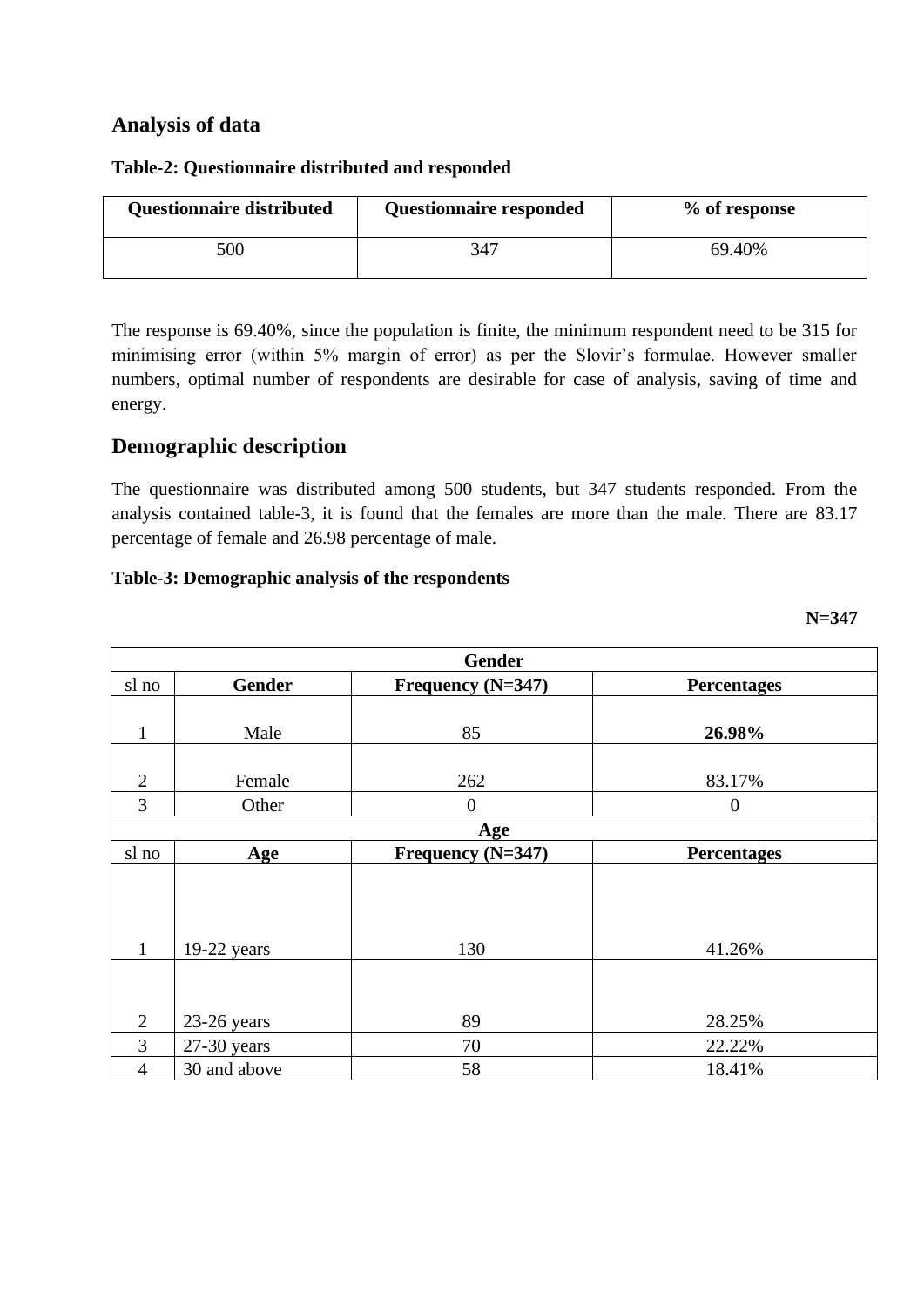From the table-3, it is found that the male (26.98%) to female (83.17%) are almost in the ratio of 1:3. As regards to their age, majority (41.26%) belongs to the age group of 19-22yrs followed by 23-26 yrs(28.25%), 27-30yrs (22.22%) and above 30 yrs(18.41%).

### **Covid-19 information needs**

The questionnaires were distributed among the students from November 2020, during the first wave of corona virus outbreak. Students need various types of information regarding their study related or patient related issues. The various types of information needs includes information on causes of covid-19 virus, information on Covid 19 symptoms, information on covid-19 test procedures, information on how covid-19 spread/transformation, information on covid-19 preventive measures, information on covid-19 cures, information on age groups more vulnerable to covid-19 attack, information on covid-19 patients isolation, information on drug combination on covid-19, information on drug doses for covid-19 treatment etc. This part of the questionnaire contains all these ten aspects and respondents have been asked to evaluate on a five point Likert's scale. The data so obtained have been compiled and analysed as contained in table-4.

#### **Table 4: Covid-19 information needs of nursing students**

**N=347**

|                | Covid-19 information needs                 |                                            |                                  |               |                       |                                     |  |  |
|----------------|--------------------------------------------|--------------------------------------------|----------------------------------|---------------|-----------------------|-------------------------------------|--|--|
| Sl no          | Information needs                          | Not at all<br>interested<br>to learn $(1)$ | Not interested<br>to learn $(2)$ | Neutral $(3)$ | Eager to learn<br>(4) | Strongly<br>Eager to<br>learn $(5)$ |  |  |
|                |                                            |                                            |                                  |               |                       |                                     |  |  |
| $\mathbf{1}$   | Information on causes<br>of covid-19 virus |                                            |                                  |               |                       |                                     |  |  |
|                |                                            | 32(10.15%)                                 | 45(14.28%)                       | $21(6.66\%)$  | 112(35.55%)           | 137(43.49%)                         |  |  |
|                | Information on Covid-                      |                                            |                                  |               |                       |                                     |  |  |
| $\overline{2}$ | 19 test procedures                         | 42(13.33%)                                 | 40(12.69%)                       | 39(12.38%)    | 105(33.33%)           | 121(38.41%)                         |  |  |
|                | Information on how                         |                                            |                                  |               |                       |                                     |  |  |
|                | Covid-19 preventive                        |                                            |                                  |               |                       |                                     |  |  |
| 3              | measures                                   | 44(13.96%)                                 | 37(11.74%)                       | 50(15.87%)    | 99(31.42%)            | $117(37.14\%)$                      |  |  |
|                | <b>Information on Covid</b>                |                                            |                                  |               |                       |                                     |  |  |
| $\overline{4}$ | 19 symptoms                                | 45(14.28%)                                 | $41(13.01\%)$                    | 50(15.87%)    | 96(30.47%)            | 115(36.50%)                         |  |  |
|                | Information on how                         |                                            |                                  |               |                       |                                     |  |  |
|                | Covid-19                                   |                                            |                                  |               |                       |                                     |  |  |
| 5              | spread/transformation                      | 49(15.55%)                                 | 47(14.92%)                       | 37(11.74%)    | 101(32.06%)           | 113(35.87%)                         |  |  |
|                | Information on age                         |                                            |                                  |               |                       |                                     |  |  |
|                | groups more vulnerable                     |                                            |                                  |               |                       |                                     |  |  |
| 6              | to Covid-19 attack                         | 47(14.92%)                                 | 45(14.28%)                       | 43(13.65%)    | 103(32.69%)           | 109(34.60%)                         |  |  |
|                | Information on Covid-                      |                                            |                                  |               |                       |                                     |  |  |
| 7              | 19 cures                                   | 39(12.38%)                                 | 55(17.46%)                       | 42(13.33%)    | 104(33.01%)           | 107(33.96%)                         |  |  |
|                | Information on drug                        |                                            |                                  |               |                       |                                     |  |  |
|                | doses for Covid-19                         |                                            |                                  |               |                       |                                     |  |  |
| 8              | treatment                                  | 46(14.60%)                                 | 50(15.87%)                       | 35(11.11%)    | 110(34.92%)           | 106(33.65%)                         |  |  |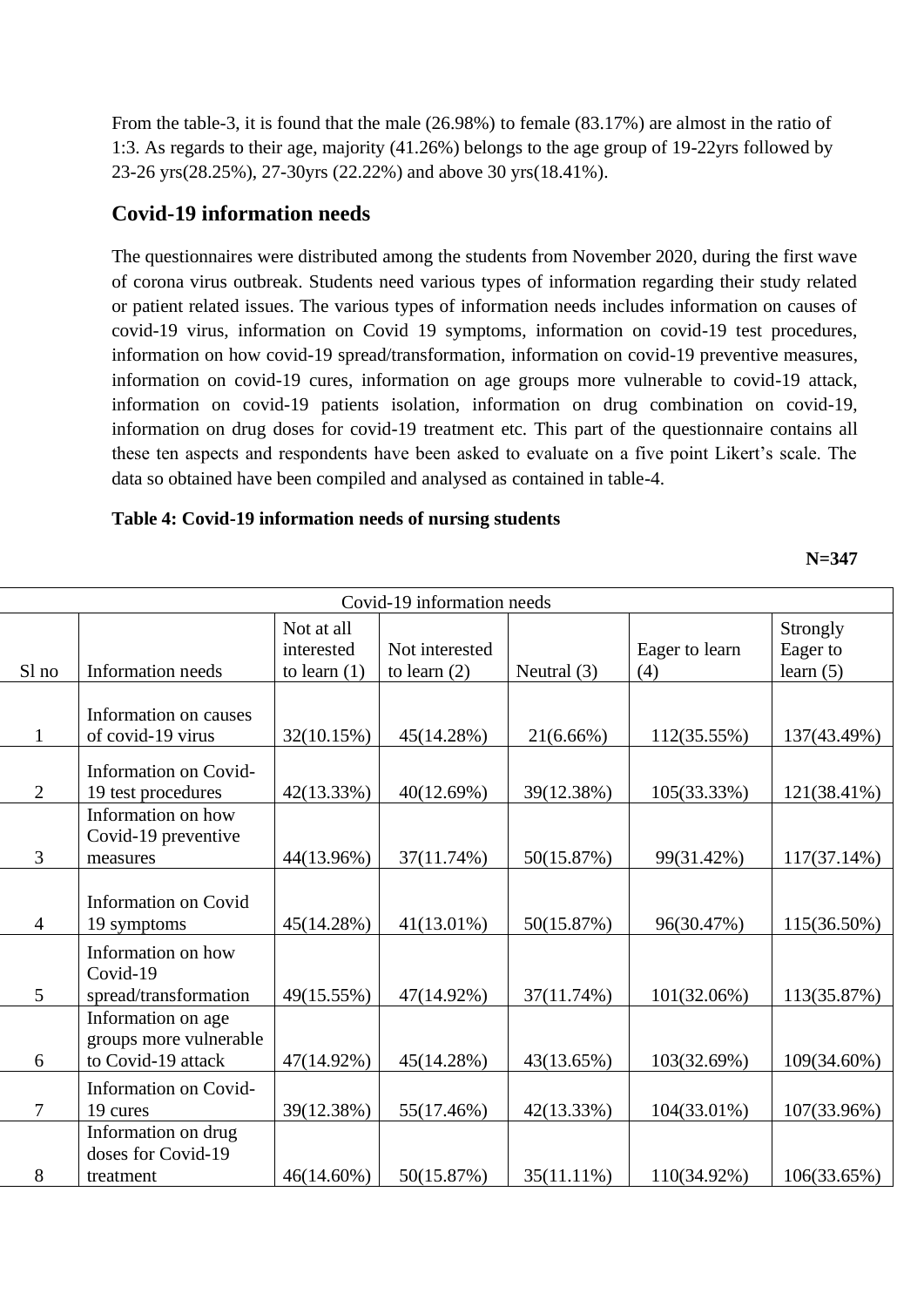|    | Information on Covid- |            |            |            |             |                |
|----|-----------------------|------------|------------|------------|-------------|----------------|
|    | 19 patients isolation | 54(17.14%) | 49(15.55%) | 47(14.92%) | 97(30.79%)  | $100(31.74\%)$ |
|    | Information on drug   |            |            |            |             |                |
|    | combination on Covid- |            |            |            |             |                |
| 10 | -9                    | 49(15.55%) | 59(18.73%) | 40(12.69%) | 100(31.74%) | 99(31.42%)     |

From the analysis contained in **table-4**, it is found that strong eagerness for information on cause of the disease have been displayed by the nursing students to the extent of 43.49% followed by information on test procedures (38.41%), preventive measures (37.14%), symptoms (36.50%), how the disease spread/transform (35.87%), age group vulnerable to attack (34.60%), cures (33.96%), drug doses for treatment (33.65%), patient isolation (31.74%) and drug combination used (31.42%). These are the identified ten important information on covid-19 have been strongly sought by the students that varies from 43.49% to 31.42%. In addition the extent of eagerness shown by the students, although not strongly for the respective information are 35.55%, 33.33%, 31.42%, 30.47%, 32.06%, 32.69%, 33.01%, 34.92%, 30.79%, 31.74%.

To find out if the information needs of students vary as per their gender or age group, the data have been compiled accordingly and analysed as contained in Table-4(a).

|                              | <b>Gender</b> |               |                      |               | Age in years                               |               |                         |               |               |               |             |               |
|------------------------------|---------------|---------------|----------------------|---------------|--------------------------------------------|---------------|-------------------------|---------------|---------------|---------------|-------------|---------------|
| <b>Informatio</b><br>n needs | $Male(N=85)$  |               | $Female(N=26)$<br>2) |               | $19-$<br>$22yrs(N=13)$<br>$\boldsymbol{0}$ |               | $23 -$<br>$26yrs(N=89)$ |               | $30yrs(N=70)$ | $27 -$        | $>30(N=58)$ |               |
|                              | Mea           | $\frac{0}{0}$ |                      | $\frac{0}{0}$ | Mea                                        | $\frac{6}{9}$ | Mea                     | $\frac{6}{6}$ | Mea           | $\frac{0}{0}$ | Mea         | $\frac{0}{0}$ |
|                              | n             | <b>Scor</b>   | <b>Mean</b>          | <b>Score</b>  | $\mathbf n$                                | <b>Scor</b>   | $\mathbf n$             | <b>Scor</b>   | n             | <b>Scor</b>   | n           | <b>Scor</b>   |
|                              | score         | e             | score                |               | score                                      | e             | score                   | e             | score         | e             | score       | e             |
| $\mathbf{1}$                 | 3.21          | 64            | 3.98                 | 80            | 3.21                                       | 64            | 2.75                    | 55            | 3.30          | 66            | 2.93        | 59            |
| $\overline{2}$               | 3.21          | 64            | 3.67                 | 73            | 3.98                                       | 80            | 2.89                    | 58            | 3.34          | 67            | 2.91        | 58            |
| 3                            | 3.18          | 64            | 3.79                 | 76            | 3.67                                       | 73            | 3.06                    | 61            | 3.01          | 60            | 2.87        | 57            |
| $\overline{4}$               | 3.30          | 66            | 3.59                 | 72            | 3.79                                       | 76            | 2.71                    | 54            | 2.80          | 56            | 3.01        | 60            |
| 5                            | 3.15          | 63            | 3.74                 | 75            | 3.59                                       | 72            | 2.83                    | 57            | 2.72          | 54            | 2.81        | 56            |
| 6                            | 2.91          | 58            | 3.73                 | 75            | 3.74                                       | 75            | 3.07                    | 61            | 2.87          | 57            | 3.15        | 63            |
| 7                            | 2.90          | 58            | 3.72                 | 74            | 3.73                                       | 75            | 2.97                    | 59            | 2.52          | 50            | 2.68        | 54            |
| 8                            | 3.30          | 66            | 3.42                 | 68            | 3.72                                       | 74            | 2.68                    | 54            | 2.82          | 56            | 2.79        | 56            |
| 9                            | 3.05          | 61            | 3.51                 | 70            | 3.51                                       | 70            | 2.80                    | 56            | 3.10          | 62            | 2.53        | 51            |
| 10                           | 3.02          | 60            | 3.62                 | 72            | 3.62                                       | 72            | 3.08                    | 62            | 3.08          | 62            | 2.91        | 58            |

**Table-4(a): Information needs of nursing students as per their age and gender**

**From the Table-4(a),** it is found that the information needs on all the ten aspects on covid-19 pandemic vary from 58% to 66% by male and 68% to 80% by female students. So the results of the analysis suggest that female students are keener to get information than the female students.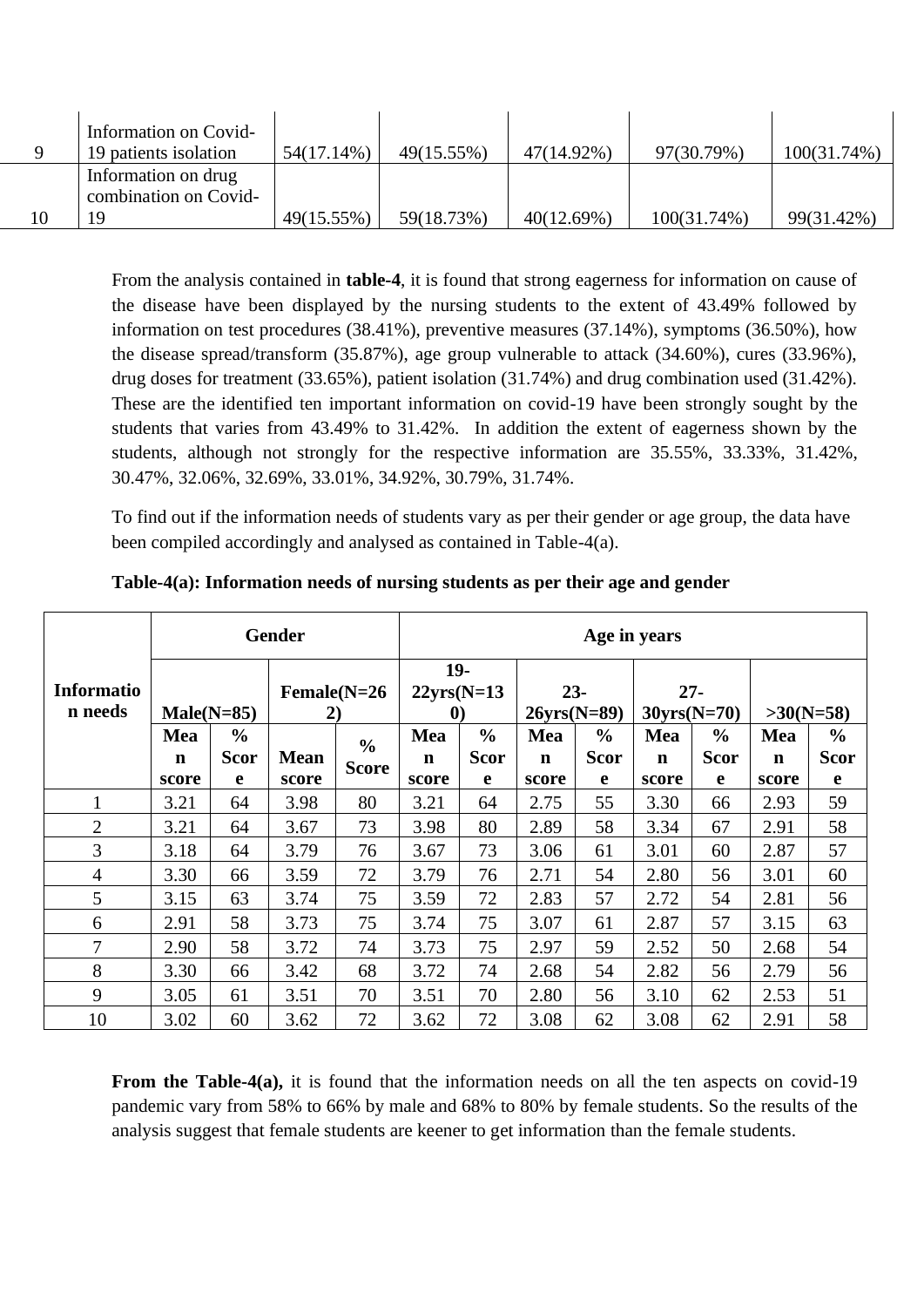In order to find out if the variations of percentages have got any statistical significance to reach a conclusion the correlation study has been made and the results are as shown in Table 4(b).

**Table-4(b): correlation study on information needs on covid-19 between male and female nursing students**

| Coefficient of | Degree of | Level of     |             |             |
|----------------|-----------|--------------|-------------|-------------|
| correlation    | freedom   | significance | Table value | Inference   |
|                |           |              |             | not         |
| $(-)$ 0.145    | $8(10-2)$ | 0.05         | በ 632       | significant |

From the Table-4(b), the completed coefficient of correlation between the male and female students on their information needs came as (-) 0.145 which is much less than the table value of 0.632 at 0.05 level of significance and at degree of freedom of 8. Hence the value is insignificant to suggest that there exist no significant correlation ship between the male and female students on their information needs. Hence the earlier observation that the female nursing students are keener for covid-19 information than the male students prevails.

While analysing the extent of information needs of students basing on their age factors, it is found from the Table -4(a), that the minimum and maximum values on the ten aspects of information vary from 64-80%, 55-62%, 50-67%, 51-63% for the age group of 19-22 yrs, 23-26yrs, 27-30yrs and above 30 years respectively. The values for the students in the age group of 19-22years although suggest more keenness for information but for the rest no concrete conclusion cannot be drown. Hence it is decided to find out the extent of correlation ship on the information needs of students of different age groups which are shown in Table-4(c).

**Table-4(c): Correlation matrix on information needs of nursing students of different age groups**

| Age group     | 19-22 years | 23-26 years | 27-30 years | $>30$ years |
|---------------|-------------|-------------|-------------|-------------|
| $19-22$ years | 1.000       |             |             |             |
| 23-26 years   | 0.211       | 1.000       |             |             |
| 27-30 years   | $(-)0.229$  | $(-)0.022$  | 1.000       |             |
| $>30$ years   | በ 197       | 0.252       | 0.135       | 1.000       |

The values of coefficient of correlation ship between students of different age groups on their information needs are very small with no statistical significance to establish any correlation ship between them.

### **Information needs based on Sources during covid-19**

The various types of information sources preferred by nursing students are internet, WHO website, daily newspaper, books from libraries, journals, medical bulletins, social media etc. This part of the questionnaire contains seven numbers of possible information sources on covid-19 and the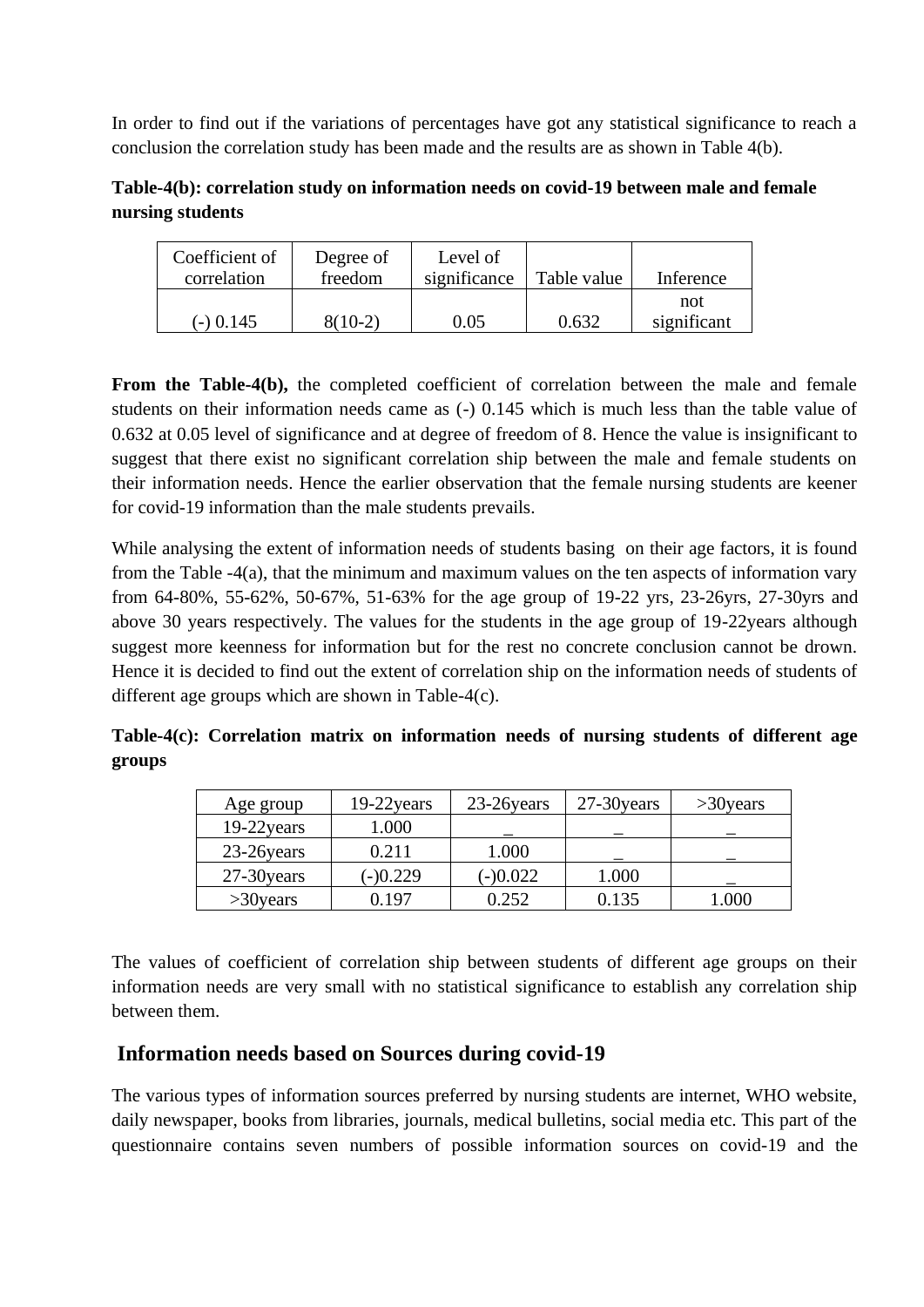respondents were asked to rate on a 5 point likert scale where 1 is for never and 5 is for always. The data so obtained have been compiled, analysed as contained in Table-5.

|       |            |             |               |                 | Very        |              |
|-------|------------|-------------|---------------|-----------------|-------------|--------------|
| Sl no | Sources    | Never $(1)$ | Rarely(2)     | Sometimes $(3)$ | often(4)    | Always $(5)$ |
|       | Internet   | 62(19.68%)  | $35(11.11\%)$ | 30(9.52%)       | 105(33.33%) | 115(36.50%)  |
|       | <b>WHO</b> |             |               |                 |             |              |
| 2     | website    | 58(18.41%)  | 50(15.87%)    | 44(13.96%)      | 96(30.47%)  | 99(31.42%)   |
|       | Daily      |             |               |                 |             |              |
| 3     | newspaper  | 40(12.69%)  | 44(13.96%)    | $60(19.04\%)$   | 98(31.11%)  | 105(33.33%)  |
|       | Books from |             |               |                 |             |              |
| 4     | libraries  | 53(16.82%)  | 45(14.28%)    | 35(11.11%)      | 103(32.69%) | 111(35.23%)  |
| 5     | Journals   | 58(18.41%)  | 55(17.46%)    | 40(12.69%)      | 99(31.42%)  | 95(30.15%)   |
|       | Medical    |             |               |                 |             |              |
| 6     | bulletins  | 47(14.92%)  | 62(19.68%)    | 30(9.52%)       | 108(34.28%) | 100(31.74%)  |
|       | Social     |             |               |                 |             |              |
|       | media      | 37(11.74%)  | $30(9.52\%)$  | $35(11.11\%)$   | 115(36.50%) | 130(41.26%)  |

**Table-5: Information needs based on Sources during covid-19**

From the analysis contained in **Table-5**, it is found that social media is the most used sources being used always by 41.26% of nursing students followed by internet (36.50%), books from libraries (35.32%), daily news papers (33.33%), medical bulletins (31.74%),WHO website (31.42%) and journals (30.15%). In addition, the respective sources are being very often used to the extent of 36.50%, 33.33%, 32.69%, 31.11%, 34.28%, 30.47% and 31.42%.

To find out if the use of different sources of information by the male and female students are alike, and also by the students of different age groups are alike, analysis has been made the result of which are as contained in Table-5(a).

| Table-5(a): Information needs based on sources of nursing students as per their age and |  |
|-----------------------------------------------------------------------------------------|--|
| gender                                                                                  |  |

|                        | <b>Gender</b> |                               |                  |               | Age in years          |               |                         |               |                         |               |             |               |  |
|------------------------|---------------|-------------------------------|------------------|---------------|-----------------------|---------------|-------------------------|---------------|-------------------------|---------------|-------------|---------------|--|
| <b>Inform</b><br>ation | $Male(N=85)$  |                               | Female $(N=262)$ |               | 19-<br>$22yrs(N=130)$ |               | $23 -$<br>$26yrs(N=89)$ |               | $27 -$<br>$30yrs(N=70)$ |               | $>30(N=58)$ |               |  |
| sources                |               |                               |                  | $\frac{0}{0}$ |                       | $\frac{6}{6}$ | Mea                     | $\frac{6}{6}$ | Mea                     | $\frac{6}{6}$ | Mea         | $\frac{6}{6}$ |  |
|                        | <b>Mean</b>   | $\frac{6}{6}$<br><b>Score</b> | <b>Mean</b>      | <b>Scor</b>   | <b>Mean</b>           | <b>Scor</b>   | n                       | <b>Scor</b>   | n                       | <b>Scor</b>   | $\mathbf n$ | <b>Scor</b>   |  |
|                        | score         |                               | score            | e             | score                 | e             | score                   | e             | score                   | e             | score       | e             |  |
|                        | 3.27          | 65                            | 3.58             | 72            | 2.91                  | 58            | 2.84                    | 57            | 3.32                    | 66            | 2.98        | 60            |  |
| $\overline{2}$         | 3.34          | 67                            | 3.37             | 67            | 2.97                  | 59            | 2.96                    | 59            | 3.11                    | 62            | 2.91        | 58            |  |
| 3                      | 3.36          | 67                            | 3.58             | 72            | 2.77                  | 55            | 2.91                    | 58            | 2.84                    | 57            | 2.94        | 59            |  |
| 4                      | 3.34          | 67                            | 3.55             | 71            | 2.93                  | 59            | 3.15                    | 63            | 3.01                    | 60            | 3.01        | 60            |  |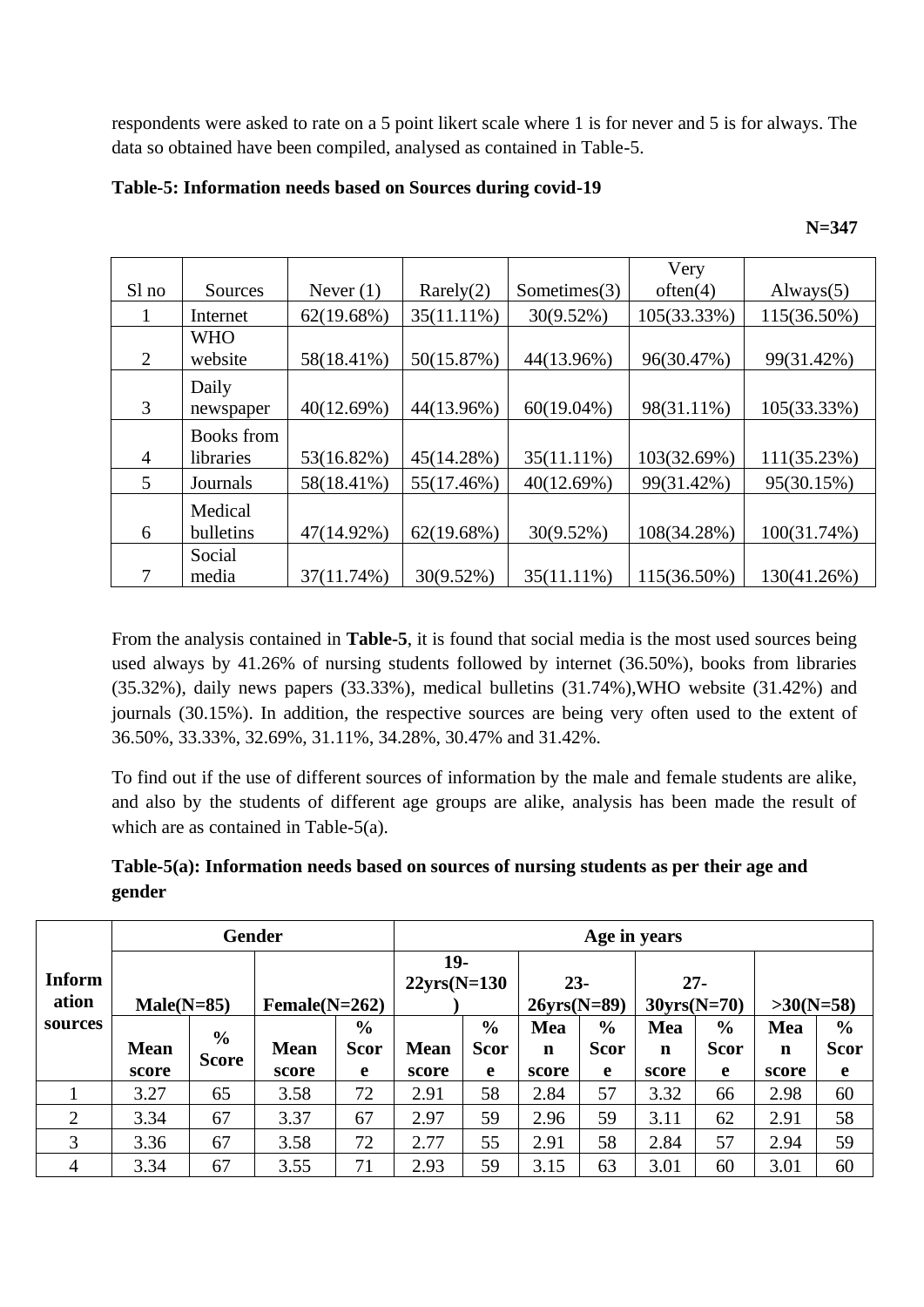| 3.14 | 63 | 3.40 | 68 | 27<br>$\sim$ $\cdot$ $\cdot$ | 55 | 3.15 | 63 | 2.58 | 52 | 2.81 | 56 |
|------|----|------|----|------------------------------|----|------|----|------|----|------|----|
| 3.15 | 63 | 3.53 | 71 | 3.28                         | 66 | 2.70 | 54 | 2.61 | 52 | 2.81 | 56 |
| 3.30 | 66 | 3.93 | 79 | 2.93                         | 59 | 3.11 | 62 | 3.42 | 68 | 2.91 | 58 |

**From the Table-5(a)** it is found that the frequency of use of different sources by male students are of the order of 60% (varying from 63-67%) and by female students are of the order of 70% (varying from 67-79%). This implies that female students more frequently use the sources than the male students. To find out if these values for male and female students are statistically different or not, correlation study has been made, the result of which has been shown in **Table-5(b).**

#### **Table-5(b): Correlation study on information sources between male and female nursing students**

| Coefficient of<br>correlation | Level of<br>Degree of<br>significance<br>freedom |      | Table value | Inference       |
|-------------------------------|--------------------------------------------------|------|-------------|-----------------|
| 0.232                         | $5(7-2)$                                         | 0.05 | 0.755       | not significant |

The complete value of coefficient of correlation on the frequency of use of information sources between male and female students come out as 0.232 which is less than the table value of 0.755 at 0.05 level and df. of 5. Hence the value is insignificant statistically to establish any relationship between the male and female nursing students on their frequency of use of sources. Hence the values for male and female students are independent of each other and the earlier observation prevails.

While analysing basing on the age factors of the students, from the Table-5(a), it is found the frequency of use of sources by students belonging to the four age groups are almost similar and are of moderate order. If these values for the particular age groups are correlated or independent to each other, correlation study has been made, the results of which are as contained in the Table-5(c).

**Table-5(c): Correlation matrix on use of information sources of nursing students of different age groups** 

| Age group     | $19-22$ years | 23-26 years | 27-30 years | $>30$ years |
|---------------|---------------|-------------|-------------|-------------|
| $19-22$ years | 1.000         |             |             |             |
| 23-26 years   | $(-)0.633$    | 1.000       |             |             |
| 27-30 years   | $(-)0.134$    | 0.171       | 1.000       |             |
| $>30$ years   | $(-)0.318$    | 0.202       | 0.656       | 1.000       |

**From the Table-5(c),** it is found that none of the values of the coefficient of correlation is statistically significant to establish any correlation between the students of different age groups. Hence the frequency of use of information sources by students of different age groups is independent to each other.

#### **Information needs based on Purpose**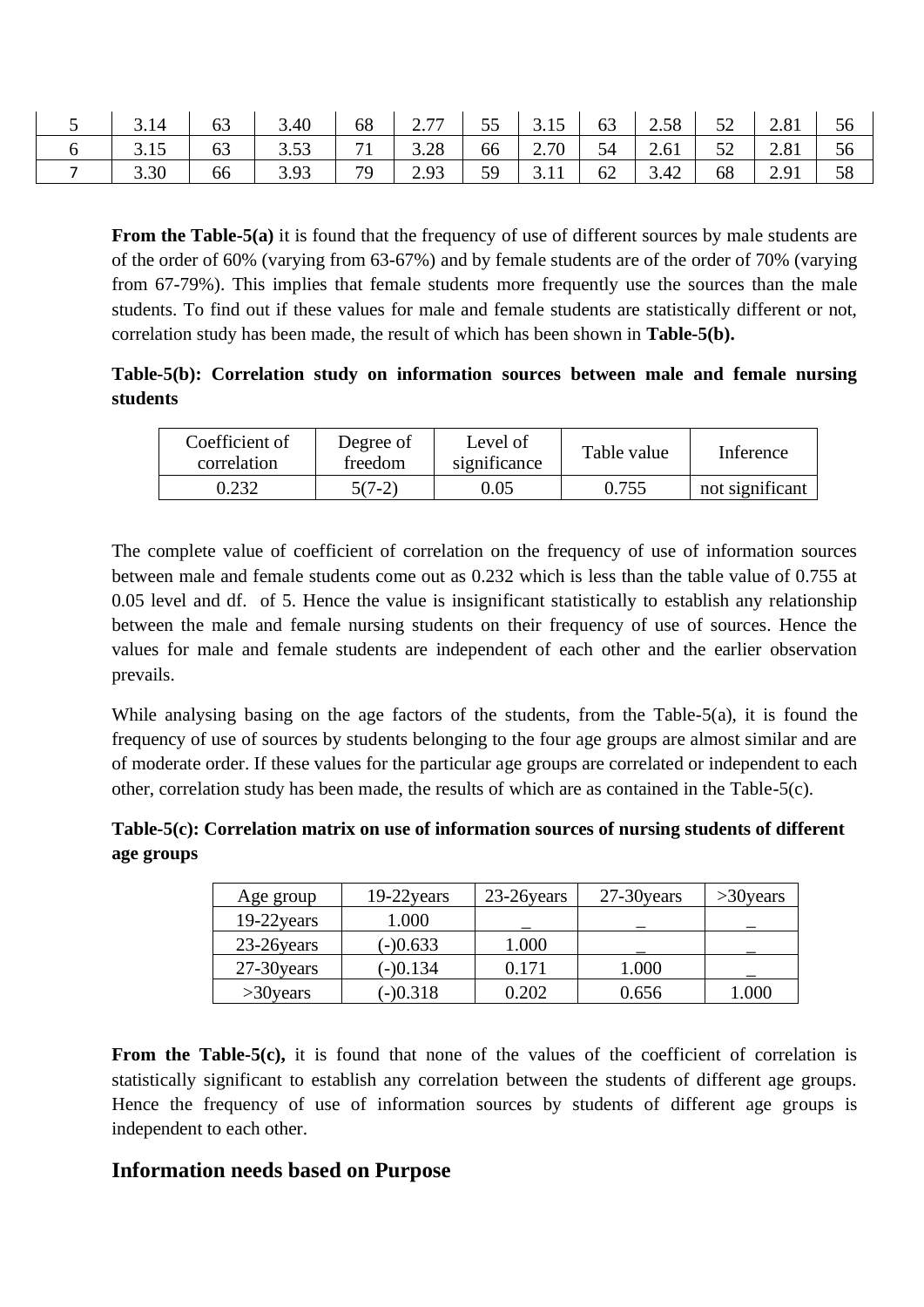Purpose of seeking information are to remain vigilant and adjust to precautionary measures accordingly, to find out latest information related to Covid-19 for their own personal use, to help someone who was looking for information, to prepare corporate advisory and circular related to Covid-19 for distribution within nursing organization, to find out information about Covid-19 for their personal assignments etc. So the part of the questionnaire contains the four number of purpose and the respondent has been asked to rate on a 5-point scale where 1 is for never and 5 for always. The data so obtained have been compiled, analysed, as contained in Table-6.

#### **Table-6: Information needs based on Purpose**

**N=347**

| S1             |                                                                                                                                |            |            |            |            |             |
|----------------|--------------------------------------------------------------------------------------------------------------------------------|------------|------------|------------|------------|-------------|
| no             | Purpose                                                                                                                        | Never      | Rarely     | Sometimes  | Very often | Always      |
| $\mathbf{1}$   | To remain<br>vigilant and<br>adjust to<br>precaution                                                                           | 54(17.14%) | 65(20.63%) | 55(17.46%) | 81(25.71%) | 92(29.20%)  |
| $\overline{2}$ | To help<br>someone<br>who was<br>looking for<br>information                                                                    | 50(15.87%) | 57(14.09%) | 36(11.42%) | 99(31.42%) | 105(33.33%) |
| 3              | To prepare<br>corporate<br>advisory and<br>circular<br>related to<br>Covid 19 for<br>distribution<br>within my<br>organization | 57(18.09%) | 49(15.55%) | 45(14.28%) | 99(31.42%) | 97(30.79%)  |
| $\overline{4}$ | To find out<br>information<br>about Covid<br>19 for my<br>personal<br>assignment                                               | 49(15.55%) | 56(17.77%) | 40(12.69%) | 99(31.42%) | 103(32.69%) |

**From the analysis contained in Table-6**, it is found that to help someone who was looking for information is always the predominant purpose for which information are being sought as obtained by 33.33% of respondents followed by for one's personal assignment (32.69%), for preparing corporate advisory and circular for distribution in one's organisation (30.79%) and last being to remain vigilant and adjust to precaution (29.20%). In addition, the percentages of the respondents also very often sought information for the corresponding purposes are 31.42%, 31.42%, 31.42%, 25.71% respectively.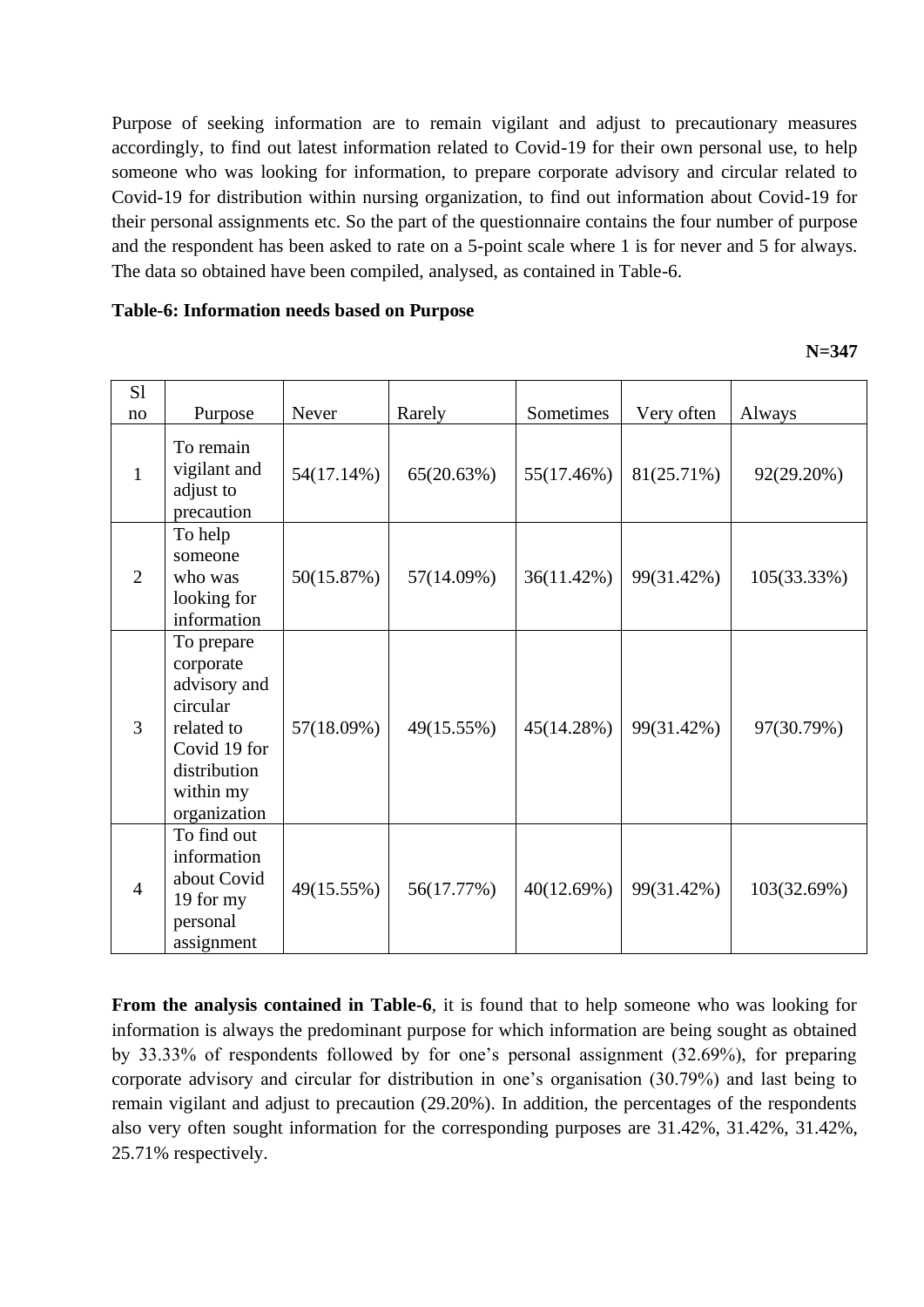To know if the purposes for which one need information differ as per gender and age of the students, analysis has been made as shown in Table-6(a).

|                    |              |               | <b>Gender</b>        | Age in years  |                       |               |                         |               |                         |             |             |               |  |
|--------------------|--------------|---------------|----------------------|---------------|-----------------------|---------------|-------------------------|---------------|-------------------------|-------------|-------------|---------------|--|
| <b>Purpos</b><br>e | $Male(N=85)$ |               | $Female(N=26)$<br>2) |               | 19-<br>$22yrs(N=130)$ |               | $23 -$<br>$26yrs(N=89)$ |               | $27 -$<br>$30yrs(N=70)$ |             | $>30(N=58)$ |               |  |
|                    |              | $\frac{6}{6}$ |                      | $\frac{6}{6}$ | Mea                   | $\frac{6}{6}$ | Mea                     | $\frac{6}{6}$ | Mea                     | $\%$        | Mea         | $\frac{6}{6}$ |  |
|                    | <b>Mean</b>  | <b>Scor</b>   | <b>Mean</b>          | <b>Score</b>  | n                     | <b>Score</b>  | n                       | <b>Scor</b>   | n                       | <b>Scor</b> | n           | <b>Scor</b>   |  |
|                    | score        | e             | score                |               | score                 |               | score                   | e             | score                   | e           | score       | e             |  |
|                    | 3.22         | 64            | 3.27                 | 65            | 3.08                  | 62            | 2.87                    | 57            | 3.30                    | 66          | 2.82        | 56            |  |
| $\overline{2}$     | 3.17         | 63            | 3.52                 | 70            | 3.25                  | 65            | 2.95                    | 69            | 2.74                    | 55          | 2.70        | 54            |  |
| 3                  | 3.16         | 63            | 3.44                 | 69            | 3.00                  | 60            | 2.50                    | 50            | 2.92                    | 58          | 3.43        | 69            |  |
| 4                  | 3.07         | 61            | 3.55                 | 71            | 2.92                  | 58            | 3.17                    | 63            | 2.84                    | 57          | 2.68        | 54            |  |

**Table-6(a): Information needs based on purpose of nursing students as per their age and gender**

**From the Table-6(a),** it is found that the purposes for which information are needed show higher percentages with female student's i.e. varying from 65-71% than the male students that vary from 61-64%. To find out if the variations as per gender are due to chance or having any statistical significance correlation study has been made, the result of which is shown in Table-6(b).

**Table-6(b): Correlation study on purposes of information needs between male and female nursing students**

| Coefficient of<br>correlation | Level of<br>Degree of<br>significance<br>freedom |      | Table value | Inference       |
|-------------------------------|--------------------------------------------------|------|-------------|-----------------|
| (-)0.816                      | $2(4-2)$                                         | 0.05 | 0.950       | not significant |

**From the Table-6(b),** the completed coefficient of correlation come out as 0.816 showing an inverse relationship, but is less than the Table value of 0.950 at 0.05 levels and degree of freedom of 2. Hence the value is insignificant statistically. So the values on the purposes for male and female students are independent to each other.

As regards to the purpose of need of information by the students belonging to different age groups, from the Table-6(a), no definite trend has been witnessed. If there exist any relationship between these groups on their purpose of seeking information, correlation study has been made, the results of which are shown in Table-6(c).

#### **Table-6(c): Correlation matrix on purposes of information needs of nursing students of different age groups**

| Age group     | 19-22 years | 23-26 years              | 27-30 years | >30 years |
|---------------|-------------|--------------------------|-------------|-----------|
| $19-22$ years | .000        | $\overline{\phantom{a}}$ |             |           |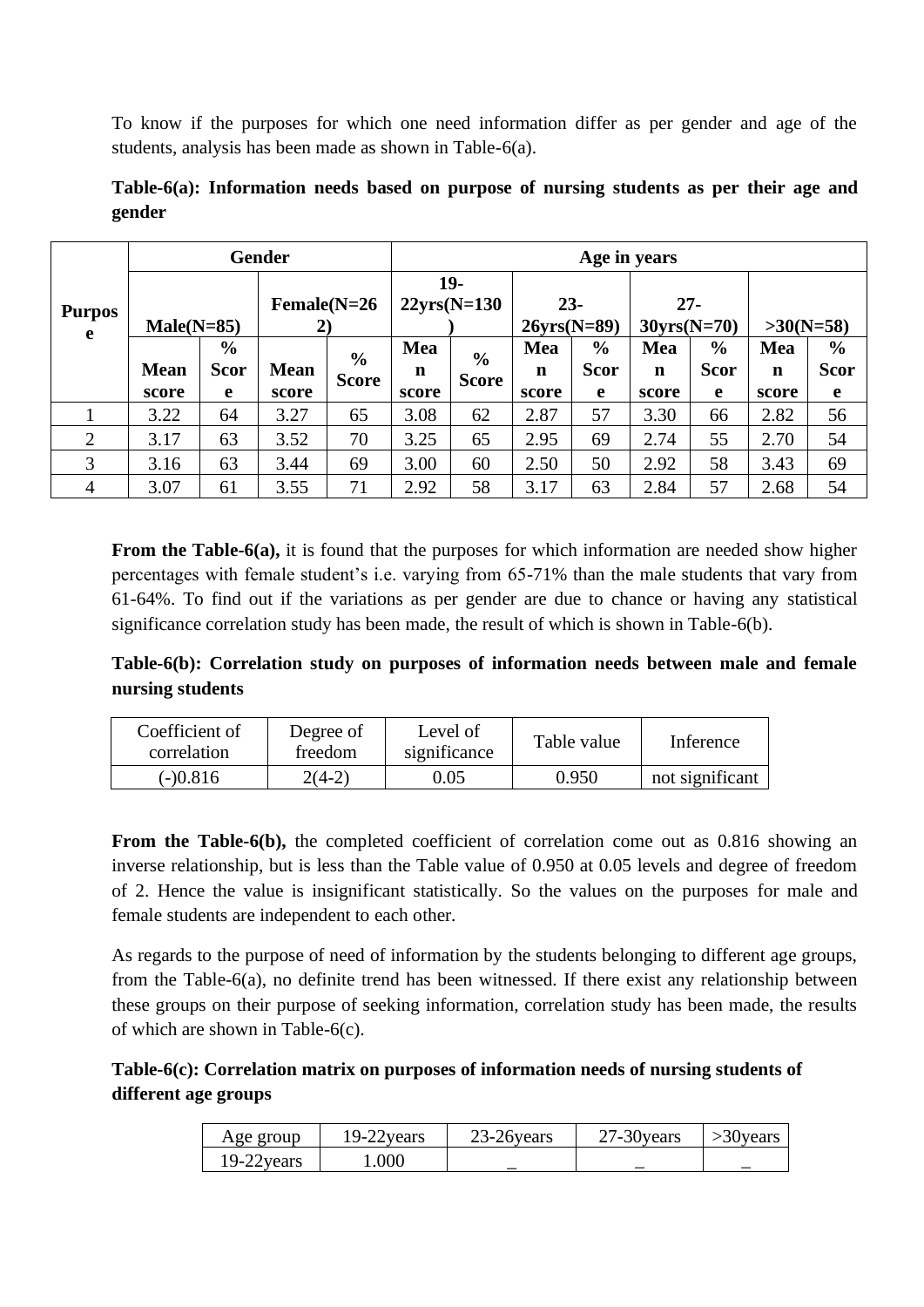| 23-26 years   | $(-)0.039$ | 00.1       |       |      |
|---------------|------------|------------|-------|------|
| $27-30$ years | $(-)0.152$ | $(-)0.189$ | 1.000 |      |
| $>30$ years   | $(-)0.272$ | (-)0.940   | 0.086 | .000 |

All the values of coefficient of correlation between the groups are not significant statistically to establish any relationship between them.

### **Barrier to Covid 19 information access**

Nursing students, searching for information are usually facing various types of problems due to thousands of available sources of information. The barriers are lack of time, large amount of Covid-19 incredible information on the internet, poor telecommunication network, slow internet speed, lack of funds to subscribe data, lack of access to library resources on Covid-19, poor power supply, too many sources of Covid-19 information etc. To identify the predominant barriers faced by the nursing students altogether eight numbers of probable barriers have been included in this part of the questionnaire and the respondents were ask to evaluate on a 5-point scale where 1 is for strongly disagree and 5 for strongly agree. The data so obtained have been compiled and analysed as shown in Table-7.

#### **Table-7: Barrier to Covid 19 information access**

| S1<br>no       | <b>Barrier</b>                                                              | Strongly<br>disagree<br>(1) | Disagree(2)   | Neutral(3) | Agree(4)    | Strongly<br>agree(5) |
|----------------|-----------------------------------------------------------------------------|-----------------------------|---------------|------------|-------------|----------------------|
| $\mathbf{1}$   | Lack of time                                                                | 54(17.14%)                  | $60(19.04\%)$ | 28(8.88%)  | 99(31.42%)  | 106(33.65%)          |
| 2              | Large amount of<br>Covid 19<br>incredible<br>information on the<br>internet | 47(14.92%)                  | 49(15.55%)    | 52(16.50%) | 96(30.79%)  | 103(32.38%)          |
| 3              | Poor<br>telecommunicatio<br>n network                                       | 49(15.55%)                  | 52(16.50%)    | 41(13.01%) | 106(33.65%) | 99(31.42%)           |
| $\overline{4}$ | Poor internet<br>speed                                                      | 69(21.58%)                  | 55(17.46%)    | 42(13.33%) | 92(29.52%)  | 89(28.25%)           |
| 5              | Lack of fund to<br>subscribe data                                           | 60(19.04%)                  | 57(18.09%)    | 45(14.28%) | 95(30.15%)  | 90(28.57%)           |
| 6              | Lack of access to<br>library resources<br>on Covid 19                       | 50(15.55%)                  | 59(18.41%)    | 39(12.38%) | 98(30.79%)  | 101(33.01%)          |

**N=347**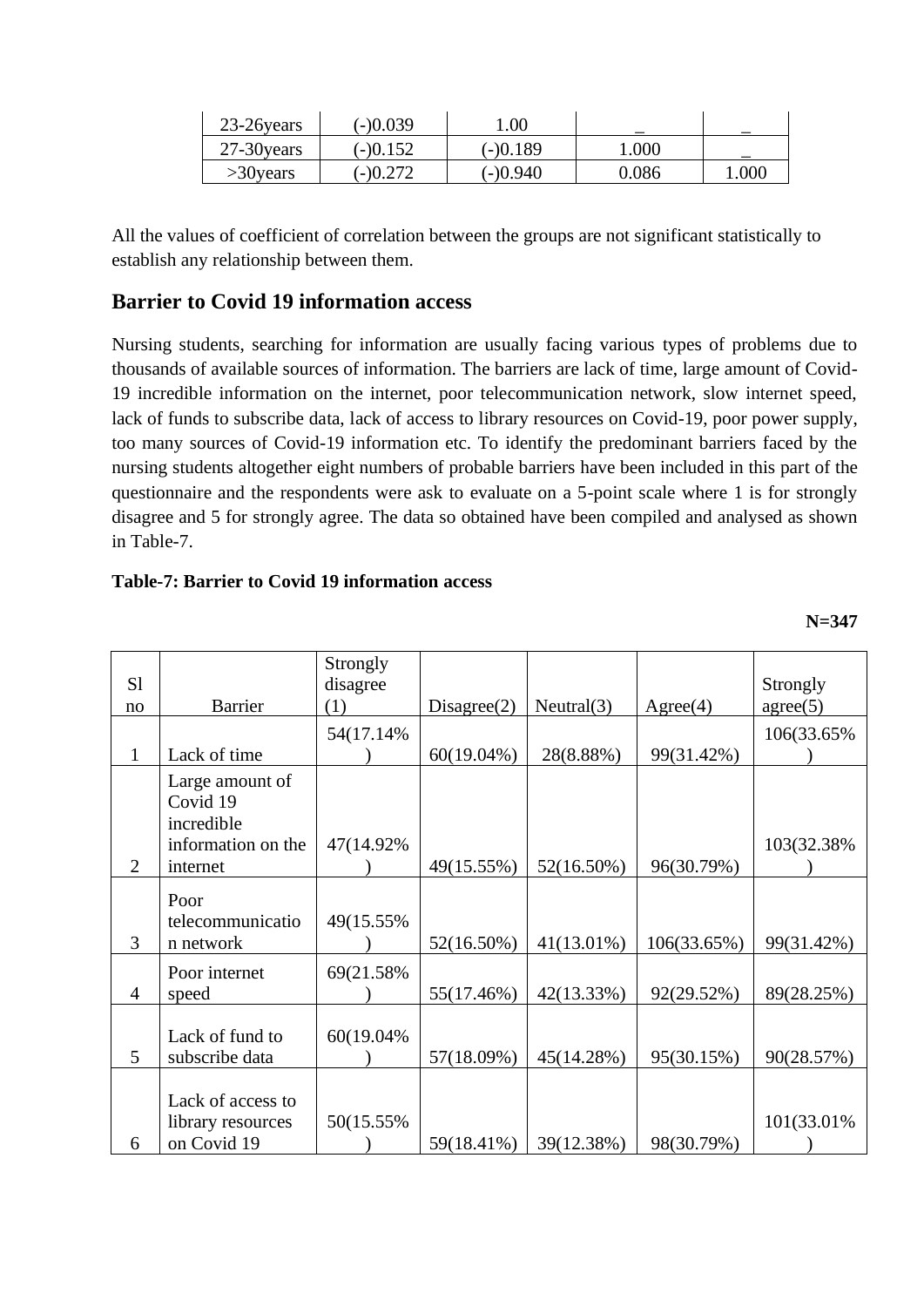| Poor power      | 59(18.73%) |               |            |            |             |
|-----------------|------------|---------------|------------|------------|-------------|
| supply          |            | $60(19.04\%)$ | 45(14.28%) | 88(27.93%) | 95(30.15%)  |
| To many sources |            |               |            |            |             |
| to Covid 19     | 49(15.55%) |               |            |            | 102(32.38%) |
| information     |            | 42(13.33%)    | 55(17.46%) | 99(31.42%) |             |

**From the Table-7**, it is found that the respondents strongly agreed that lack of time is the most predominant barrier for information access as obtained by 33.65% of them followed by lack of access to library resources on covid-19 (33.01%) too many sources to covid-19 information as well as large amount of covid-19 incredible information on the internet (32.38% both ) , poor tale communication network(31.42%), poor power supply (30.15%), luck of fund to subscribe data (28.57%) and slow internet speed (28.25%). In addition, the extent of respondents also agreed on the respective barriers are 31.42%, 30.79%, 31.42%, and 30.79% , 33.65%,,27.93%, 30.15% and 29.52%.

To know if the barriers are encountered differently basing on gender or age factor of the respondents, analysis has been made as contained in Table-7(a).

|                     |                      |                                   | <b>Gender</b>                   |                               |                       |                                   |                         |                                    | Age in years                   |                                   |                             |                                   |
|---------------------|----------------------|-----------------------------------|---------------------------------|-------------------------------|-----------------------|-----------------------------------|-------------------------|------------------------------------|--------------------------------|-----------------------------------|-----------------------------|-----------------------------------|
| <b>Barrier</b><br>S | $Male(N=85)$         |                                   | $Female(N=26)$<br>$\mathbf{2})$ |                               | 19-<br>$22yrs(N=130)$ |                                   | $23 -$<br>$26vrs(N=89)$ |                                    | $27 -$<br>$30\text{vrs}(N=70)$ |                                   | $>30(N=58)$                 |                                   |
|                     | <b>Mean</b><br>score | $\frac{0}{0}$<br><b>Scor</b><br>e | <b>Mean</b><br>score            | $\frac{6}{6}$<br><b>Score</b> | Mea<br>n<br>score     | $\frac{0}{0}$<br><b>Scor</b><br>e | Mea<br>n<br>score       | $\frac{6}{10}$<br><b>Scor</b><br>e | Mea<br>n<br>score              | $\frac{0}{0}$<br><b>Scor</b><br>e | Mea<br>$\mathbf n$<br>score | $\frac{0}{0}$<br><b>Scor</b><br>e |
|                     | 3.04                 | 61                                | 3.53                            | 71                            | 2.86                  | 57                                | 2.70                    | 54                                 | 3.27                           | 65                                | 2.82                        | 56                                |
| 2                   | 3.18                 | 64                                | 3.54                            | 71                            | 2.90                  | 58                                | 2.97                    | 60                                 | 3.10                           | 62                                | 2.86                        | 57                                |
| 3                   | 3.25                 | 65                                | 3.50                            | 70                            | 3.49                  | 70                                | 2.60                    | 52                                 | 3.27                           | 65                                | 2.86                        | 57                                |
| $\overline{4}$      | 3.12                 | 62                                | 3.25                            | 65                            | 2.52                  | 50                                | 3.23                    | 65                                 | 2.68                           | 54                                | 3.22                        | 64                                |
| 5                   | 3.16                 | 63                                | 3.32                            | 66                            | 3.16                  | 63                                | 2.95                    | 60                                 | 2.95                           | 60                                | 3.12                        | 62                                |
| 6                   | 3.03                 | 61                                | 3.52                            | 70                            | 2.50                  | 50                                | 3.21                    | 64                                 | 3.24                           | 65                                | 3.03                        | 61                                |
| 7                   | 3.01                 | 60                                | 3.37                            | 67                            | 3.05                  | 61                                | 2.93                    | 59                                 | 2.31                           | 46                                | 3.08                        | 62                                |
| 8                   | 2.89                 | 58                                | 3.65                            | 73                            | 2.83                  | 57                                | 2.80                    | 56                                 | 2.87                           | 57                                | 2.89                        | 58                                |

**Table-7(a): Barriers to covid-19 information access encountered by nursing students as per their age and gender**

As found out from the table-7(a), the extent of barriers encountered by the male students while accessing information varies from 58-65% while that by female students to the extent of 65-73%, so it is clear that the female students encounter barriers more frequently than the male students. To find out if these percentages for both the groups have any correlation ship between them or are independent to each other, correlation study has been made as shown in table-7(b).

#### **Table.7 (b): Correlation study on barrier to covid-19 information access between male and female nursing students**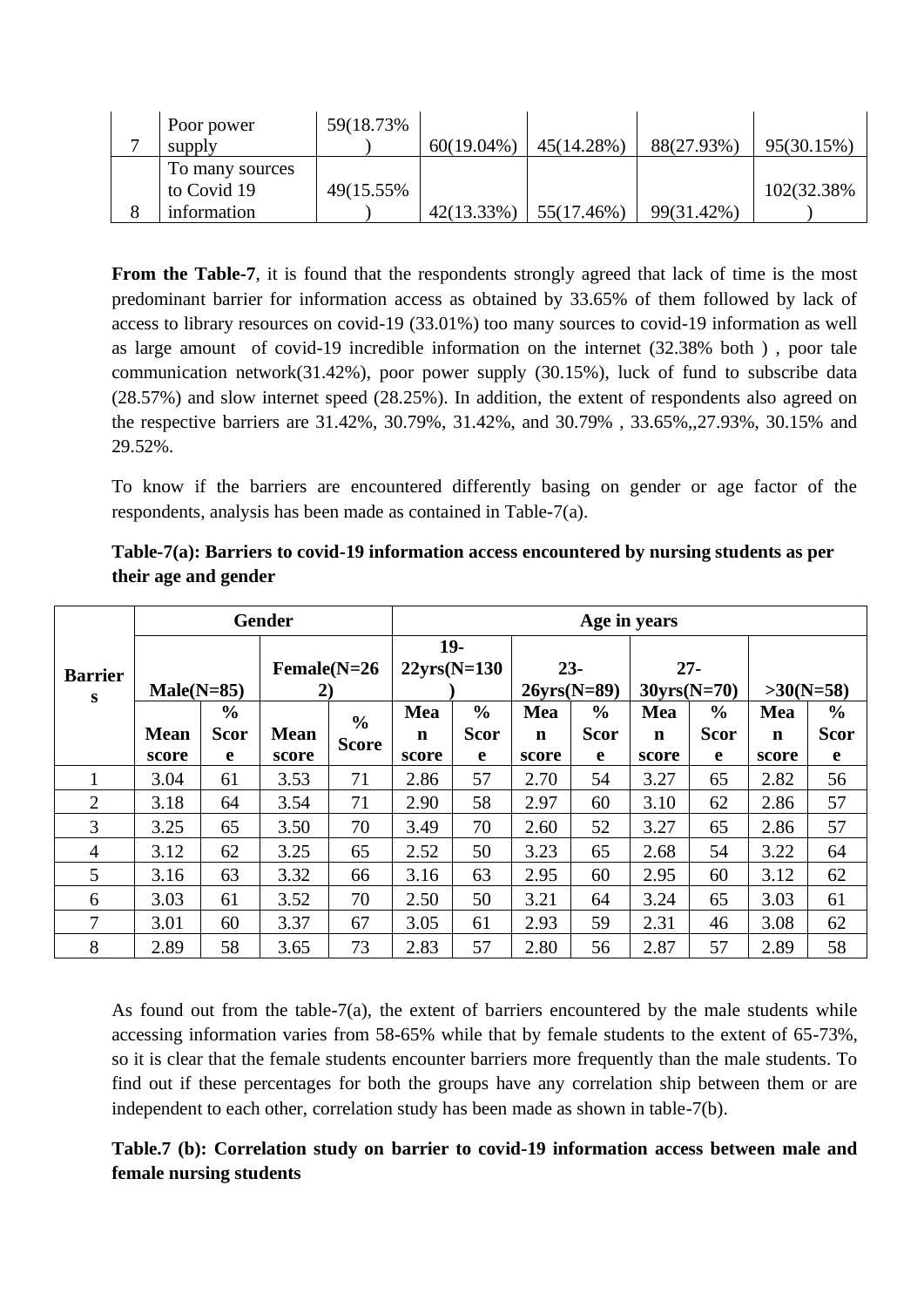| Coefficient of<br>correlation | Degree of<br>freedom | Level of<br>significance | Table value | Inference       |
|-------------------------------|----------------------|--------------------------|-------------|-----------------|
| $(-)0.378$                    | $6(8-2)$             | 9.05                     | 0.707       | not significant |

The complete coefficient of correlation between male and female students come out as (-)0.378 which is much less than the table value of 0.707 at 0.05 level of significance and degree of freedom of 6. So the value has got no statistical significance to establish any relationship.

Further from the **Table-7(a),** no regular pattern has been observed on the barriers to covid-19 information access as encountered by the students belonging to different age groups. To find out if there exist any correlation ship between these groups on these aspects, correlation study has been made, the results of which are as contained in table-7(c).

**Table.7(c): Correlation matrix on barrier to Covid-19 information access by nursing students of different age groups**

| Age group     | 19-22 years | 23-26 years | 27-30 years | $>30$ years |
|---------------|-------------|-------------|-------------|-------------|
| $19-22$ years | 1.000       |             |             |             |
| 23-26 years   | $(-)0.777*$ | 1.000       |             |             |
| 27-30 years   | 0.092       | $(-)0.307$  | 1.000       |             |
| $>30$ years   | $(-)0.351$  | $0.749*$    | $(-)0.617$  | l .000      |

\*Significant at 0.05 levels.

The barriers to information access as opined by the nursing students belonging to age groups of 23- 26 years is significantly correlated ,(r=0.749) with that of above 30 years of age and having significant inverse relationship  $(r=0.777)$  with that of 19-22 years. Further, high but inverse relationship has been found  $(r=0.617)$  between the age groups of 27-30 years and above 30 years but has no statistical significance. Rest other values of correlation coefficient are too small to establish any relationship.

### **Inferences**

**Objective.1:** To find out the information needs of the nursing students on covid-19.

**Findings.1(a):** Strong eagerness for information on the cause of the disease have been displayed by the nursing students to the extent of 43.49% followed by test procedures (38.41%), preventive measures (37.14%), symptoms (36.50%), how the disease spread/transform (35.87%), age group vulnerable to attack (34.60%), cures (33.96%), drug doses for treatment (33.65%), patient isolation (31.74%) and drug combination used (31.42%). In addition eagerness have been shown for the respective information are to the extent of 35.55%, 33.33%, 31.42%, 30.47%, 32.06%, 32.69%, 33.01%,34.92%, 30.79% and 31.74%.

**1(b):** The female students are keener to get information on covid-19(varying from 68-80%) than the male students (58-66%). The information needs of students basing on their gender are independent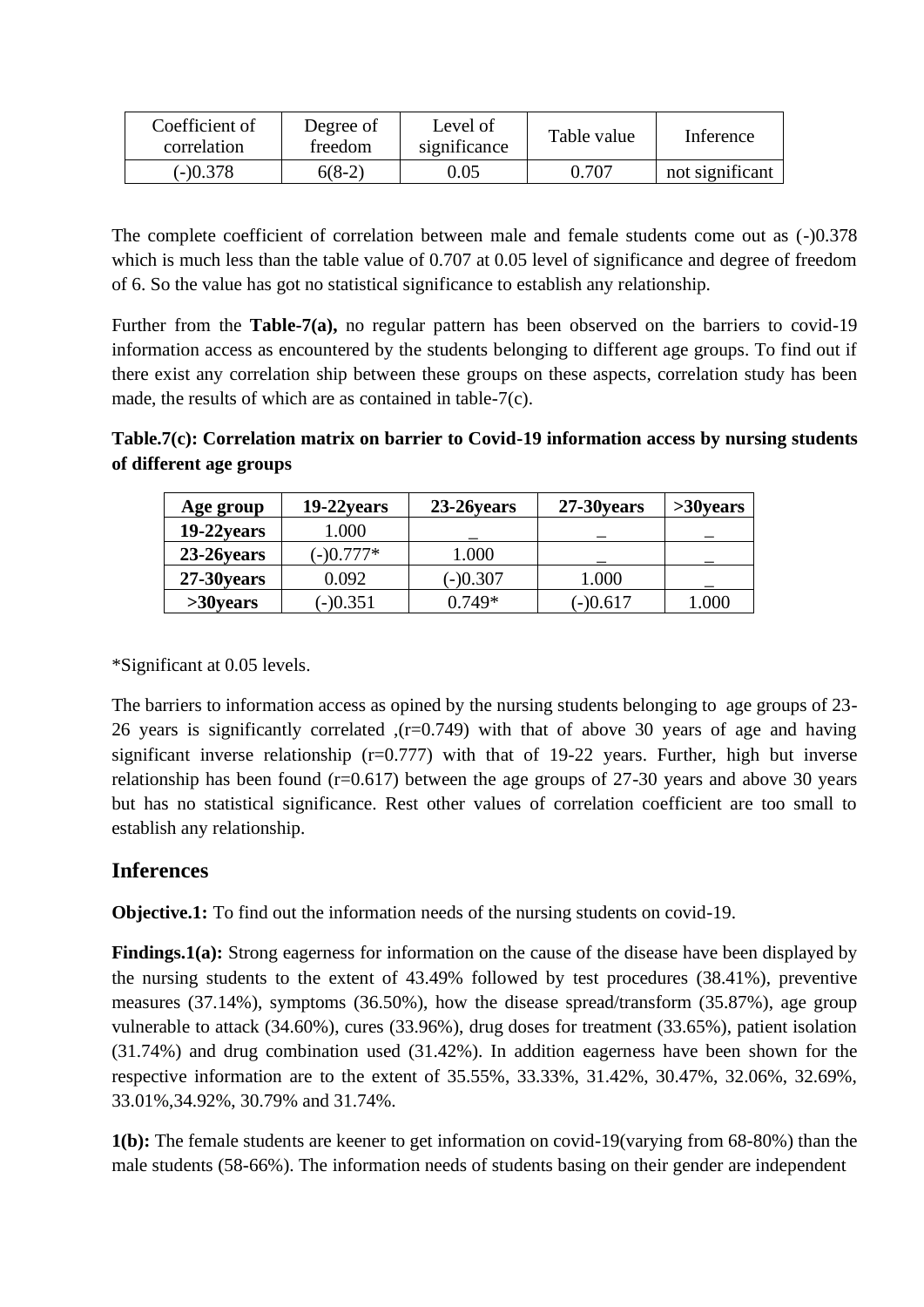to each other.

**1(c):** The eagerness for information within students are more (64-80%) with the age group of 19-22 years than the others such as 23-26 years (55-62%), 27-30 years (50-67%) and above 30 years (51- 63%). The eagerness for information between the students of different age groups are independent to each other.

**Objective.2:** To highlight the dependency on different sources of covid-19 information.

**Findings.2(a):** The social media is the most used source being always used by the nursing students (41.26%) followed by internet (36.50%), books from libraries (35.32%), daily news papers  $(33.33\%)$ , medical bulletins  $(31.74\%)$ , WHO website  $(31.42\%)$  and journals $(30.15\%)$ . In addition, the respective sources are being very often used to the extent of 36.50%, 33.33%, 32.69%, 31.11%, 34.28%, 30.47% and 31.42%.

**2(b):** The sources of information on covid-19 are being used more (67-79%) by the female students than the male students (63-67%), the use of information sources by male and female students are independent to each other.

**2(c):** The use of information sources on covid-19 by the nursing students of all the age group are independent to each other and are almost alike.

**Objective.3:** To find out the purpose of seeking information during covid-19 outbreak.

**Findings.3(a):** To help someone seeking information is always the important purpose as opined by 33.33% of respondents followed by for one's personal assignment (32.69%), for preparing corporate advisory and circular for distribution in one's organisation (30.79%) and the last is being to remain vigilant and adjust to precaution (29.20%). In addition, the percentages of the respondents who very often sought information for the corresponding purposes are 31.42%, 31.42%, 31.42% and 25.71% respectively.

**3(b):** The female students display higher degree of purposes (65-71%) for which information are needed than the male students (61-64%) and their purposes are independent to each other.

**3(b):** The purposes for which information are being needed by the students belonging to different age groups are independent to each other. No definite trend has been observed.

**Objective.4:** To find out the barriers of information during covid-19.

**Findings.4 (a):** Lack of time is the most dominant barrier for information access as strongly agreed upon by 33.65% of respondents followed by lack of access to library resources on covid-19 (33.01%), too many sources to covid-19 information (32.38%), large incredible information on internet (32.38%), poor telecommunication network (31.42%), poor power supply (30.15%), lack of fund to subscribe data (28.57%) and slow internet speed (28.25%). In addition, the extent of respondents who agreed on the respective barriers are 31.42%, 30.79%, 31.42%, 30.79%, 33.65%, 27.93%, 30.15% and 29.52%.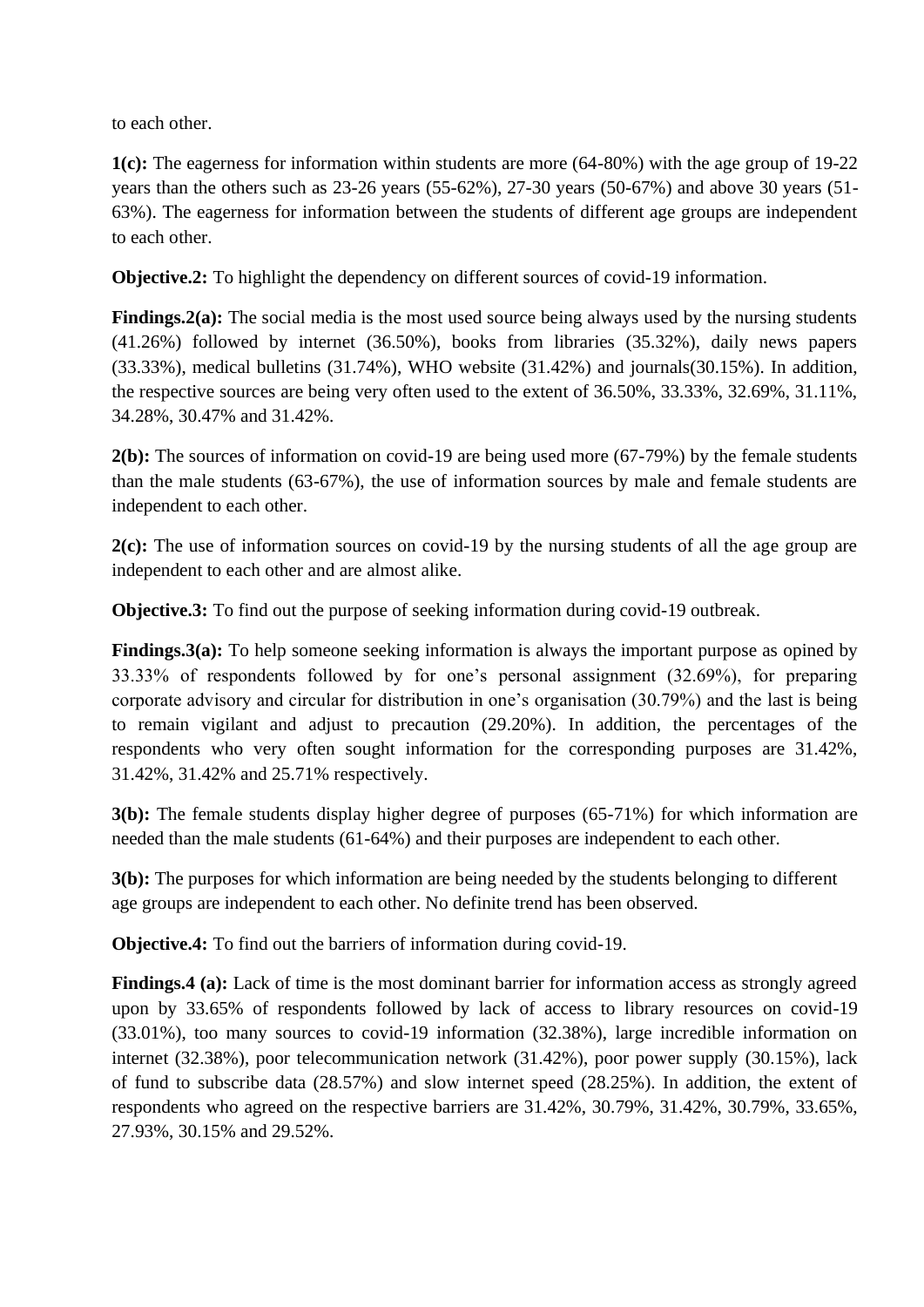**4(b):** Barriers to covid-19 information access are being encountered more by female students (65- 73%) than the male students (58-65%). The barriers for both the genders are independent to each other.

**4(c):** The barriers to information access as faced by the students of 23-26 years are significantly correlated (0.749) with that faced by the students of age more than 30 years, but inversely related with that faced by the students of 19-22years (-0.777). Further, high degree of inverse correlation ship (-0.617) has been observed between the student groups of 27-30 years and more than 30 years but has got no statistical significance.

#### **Discussion and conclusion:**

The information needs of the nursing students on covid-19 vary to fulfil the requirement of their profession. The survey shows higher degree of keenness among the students as covid-19 emerged as the most challenging task in the health service sector. On overall assessment, the information needs of the students are to enhance their knowledge for their future role in the health sector. The observation is similar to the findings by Kusuma, Asmiyanto & Rahmi (2021) in their study "understanding information seeking behaviour of Undergraduate Extension Program Students in Faculty of Administrative Science, Universities Indonesia". The social media, internet are the main sources of information for the students alone with other sources. This is similar to the findings of Olaimat,Aolymat,Shahbaz & Holley(2020) in their study "Knowledge and information sources about Covid-19 among university students in Jardan: A cross sectional study" where they found that internet, social media and mass media as source of information for covid-19. The main purpose of seeking information by the students are to help someone seeking information for their personal assignment and to remain vigilant and making themselves adjust to precausions. These are no doubt to check the speed and fatalities. The findings of Ali and Bhatti (2020) in their study "COVID-19 (Corona virus) Pandemic: Information Sources Channels for the Public Health Awareness" is that the public health awareness is key to minimise causalities support the findings of present study. Instead of high degree of keenness to fulfil the information needs, lack of time, lack of access to library resources, information overload remain as the prime barrier alone with the usual short comings of online system in a developing nation. Further, it is found from the study that the female students exhibit high degree of purposes; consult more sources to fulfil their higher degree of information needs than the male students. As a result, the female students encountered barriers to a greater extent for accessing information than the male students. Further it is found that the keenness for information on covid-19 is more with the students belonging to the age group of 19-22 years than the rest. There is no effect of age of students or use of sources of information, purpose of information need and the barriers encountered.

#### **References**

- 1. Qian & Gui (2020).Identifying health information needs of senior online communities users: a text mining approach. *Aslib Journal of Information Management*,73(1),5-24.
- 2. Ayinde, Keriafe & Abduldayan(2020).Information needs and sources of electorates in Nigeria. *Library Management*. Retrieved from DOI 10.1108/LM-11-2019-0079.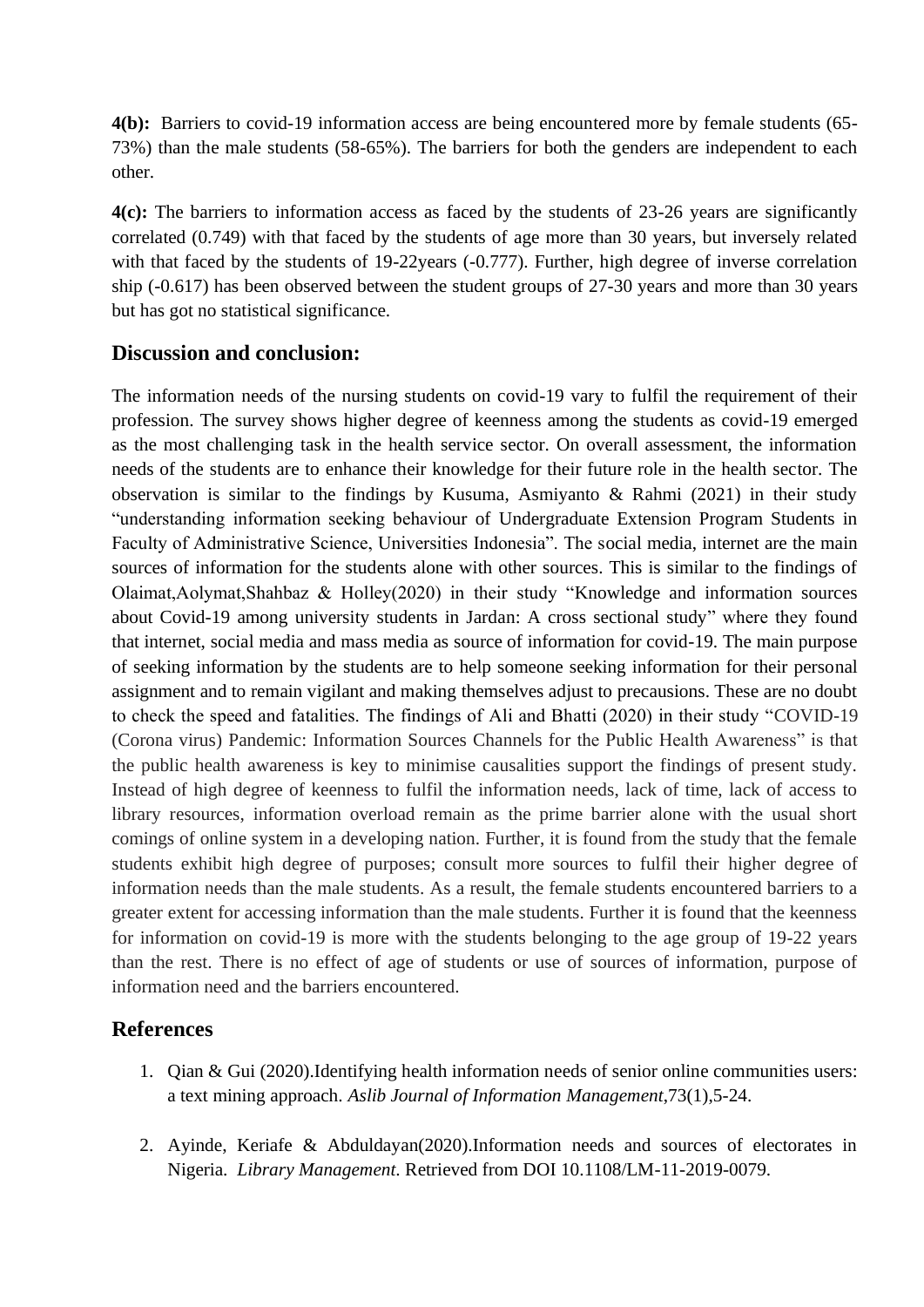- 3. Olaimat, Aolymat, Shahbaz and Holley (2020).Knowledge and information sources about Covid-19 among university students in Jardan: A cross sectional study. *Frontiers in public health*, 8(254).
- 4. Ali & Bhatti (2020).COVID-19 (Corona virus) Pandemic: Information Sources Channels for the Public Health Awareness. *Asia Pacific Journal of Public Health*, 32(4), 168–169.
- 5. Ruth, Ikonne, Chinyere & Ojo(2021).Influence of Information Behaviour on Substance Use of Undergraduates in Universities in Ogun State, Nigeria. *Library Philosophy and Practice (e-journal)*.Retrieved from https://digitalcommons.unl.edu/libphilprac/5025.
- 6. Perdana, Asmiyanto, Taufik and Rahmi(2021).Understanding Information-Seeking Behaviour of Undergraduate Extension Program Students in Faculty of Administrative Science, Universitas Indonesia. *Library Philosophy and Practice (e-journal).* Retrieved from [https://digitalcommons.unl.edu/libphilprac/5060.](https://digitalcommons.unl.edu/libphilprac/5060)
- 7. Brown, Barry &Todd (2020).Barriers to academic help-seeking: the relationship with gender –typed attitudes. *Journal of further and higher education*.45 (3).
- 8. Velasco, Cruz, Billings, Jimenez and Rowe (2020).What are the barriers, facilitators and interventions targeting help-seeking behaviours for common mental health problems in adolescents? A systematic review. *Aguirre Velasco et al. BMC Psychiatry*. Retrieved from https://doi.org/10.1186/s12888-020-02659-0.
- 9. Saha(2020). The epidemiological features and details of the outbreak in Indian cities of novel corona virus diseases 2019(Covid-19) India. *Cape comerin*. II(IV),18-25.
- 10. Saha and Jena(2020) .Information needs and seeking behaviour of Private hospital nurses of Bhubaneswar, Odisha: A comparative study. *Library philosophy and practice*. Retrieved from https://digitalcommons.unl.edu/libphilprac/3939.
- 11. Ebrahim(2020). COVID-19 Information-Seeking Behaviour and Anxiety Symptoms among Parents. *OSP Journal of Health Care and Medicine*. 1(1),2-9.
- 12. Nafees and Khan (2020).Health Information Seeking among General Public in India during COVID 19 Outbreak: Exploring Healthcare Practices, Information Needs, Preferred Information Sources and Problems. *Library Philosophy and Practice (e-journal).* Retrieved from [https://digitalcommons.unl.edu/libphilprac/4307.](https://digitalcommons.unl.edu/libphilprac/4307)
- 13. Huang, Lei, Xu, Liu & Yu (2020). Emotional responses and coping strategies in nurses and nursing students during Covid-19 outbreak: A comparative study. *PLoS ONE.* 15(8). Retrieved from [https://doi.org/10.1371/journal. pone.0237303.](https://doi.org/10.1371/journal.%20pone.0237303)